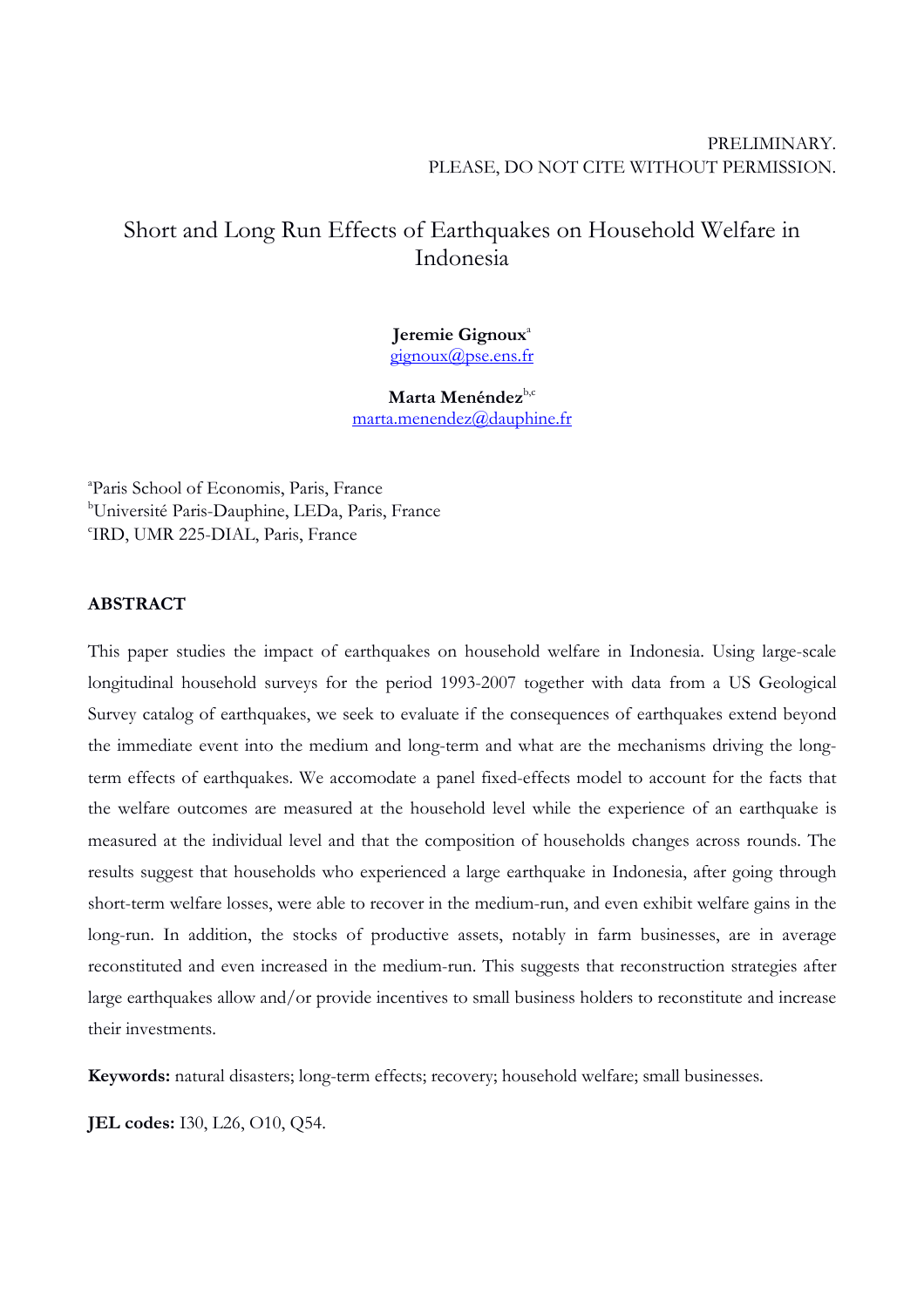# **1. INTRODUCTION**

Natural disasters occur when extreme natural phenomena, like earthquakes, storms or droughts, cause deaths or serious human suffering and extensive material and economic damage. The frequency of natural disasters reported worldwide has been increasing in recent years (Stroemberg, 2007; UNISDR, 2009). Measuring the economic costs of those events and understanding households' behavioral responses for coping with them can help designing public interventions for reducing their potential costs. However, if the work examining their welfare consequences is growing, as stated by Cavallo and Noy (2009), "compared to the vast amount of research in natural sciences and other social sciences devoted to increase the ability to predict disasters and prepare them, the economic research on natural disasters and their consequences remains fairly limited" and there are identified limitations and gaps of knowledge in the existing literature.

One of the most glaring scantiness common across most of the related literature on the effects of natural disasters on household welfare, and recurrently pointed out (see, for example, Christiansen and Subbarao, 2005; Thomas et al., 2010; Baez et al., 2010) is the lack of appropriate data. Indeed, much of the evidence relies on imperfect measures of natural hazards. In this sense, many studies exploit measures of shocks based on individual reports, derived from household questionnaires where respondents are asked if they experienced different types of shocks (droughts, storms, earthquakes,…) over a certain period of time. Such self-reported data on shocks are subject to measurement error due to recall problems, a fact that could bias the estimated effects of shocks (towards zero if the measurement error is random, upwards or downwards otherwise). Self-reported data may also be subject to reporting bias if different groups of individuals (those who live in a certain area, those of a certain socio-economic background, …) systematically respond to the shock questionnaires differently. To avoid these problems, some studies have been able to use primary databases (from weather stations, satellite observations, …), but still too often construct their objective measures of natural disasters at rather highly aggregated levels (for example, studies on droughts often use rainfall data obtained from a limited number of weather stations and impute the observed weather patterns to areas that may not necessarily share the same climatic conditions).

In terms of the spotted lacks of knowledge in the understanding of the effects of natural hazards on household welfare, Thomas et al. (2010) point out that there are still uncertainties about the magnitudes of the welfare loss, its heterogeneity across groups and its persistence over time. Much of the literature examining the ways in which households deal with sudden disaster events in developing countries has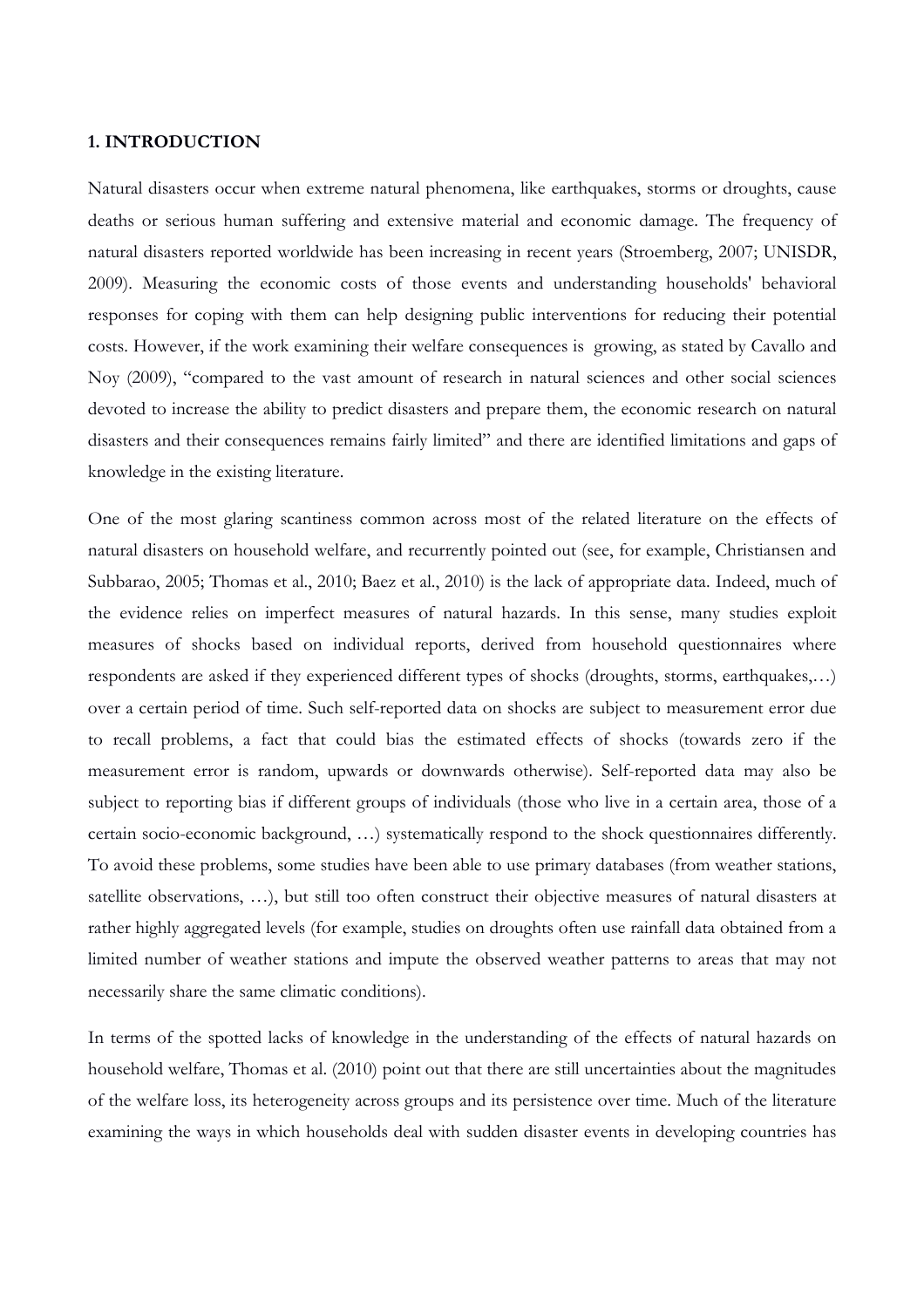focused on short-run implications, and has ignored the long-run consequences.<sup>1</sup> Some recent studies that look at the long-term outcomes (consumption, human capital,…) from serious shocks find substantial effects, but these are based on a handful of data sets and settings and more evidence is needed to be able to generalize the importance of these effects (Dercon, 2008). These studies focusing on the long-term effects of shocks at the micro-level encounter additional demands in terms of data quality, since ideally sufficiently long panel data with low attrition rates are needed to avoid the multiple selection biases that could be at play, if individuals that drop from the sample over time are not random. But such data are again rarely available, given the difficulties to track a sufficiently large group of individuals over time.

The objective of this paper is to examine the effects of large earthquakes on household welfare in Indonesia, and to investigate some mechanisms driving those. Using high-quality large-scale longitudinal household surveys for Indonesia during the period 1993-2007, as well as both self-reported and objective measures of earthquakes, we first seek to evaluate if the effects of earthquakes on household welfare, as measured by per capita consumption, extend beyond the immediate event into the medium and long term and if heterogeneities across different population groups, notably inhabitants of rural and urban areas, are observed. We second examine the effects of earthquakes on a range of household economic outcomes, including labor and non-labor incomes, and non-business and business assets for investigating the channels driving the welfare effects. In order to do so, we accomodate a panel fixed-effects model to account for the facts that the welfare outcomes are measured at the household level while the experience of an earthquake is measured at the individual level and that the composition of households changes across rounds.

The choice of Indonesia as our case study is not without reason. Indonesia, the world's fourth most populous country, is located at the intersection of several tectonic plates and as a result, has to contend with one of the most frequent and powerful seismic activities in the world. Focusing on earthquakes among the different natural disaster suffered by households is also particularly pertinent, since they may cause severe human and economic damages and are a great burden on the national budget. In addition, if the concussion of the earth is no new thing, the same cause does not necessarily imply the same effects, at least not over time, across households and at different intensity levels. A better understanding of such heterogeneities may help government in the design and targeting of relief policy programs.

 $\overline{a}$ 

<sup>1</sup>With the exception of several studies of the long-run effects of famines (e.g. Chen and Zhou, 2007) and a couple of studies of weather shocks (notably Maccini and Yang, 2009).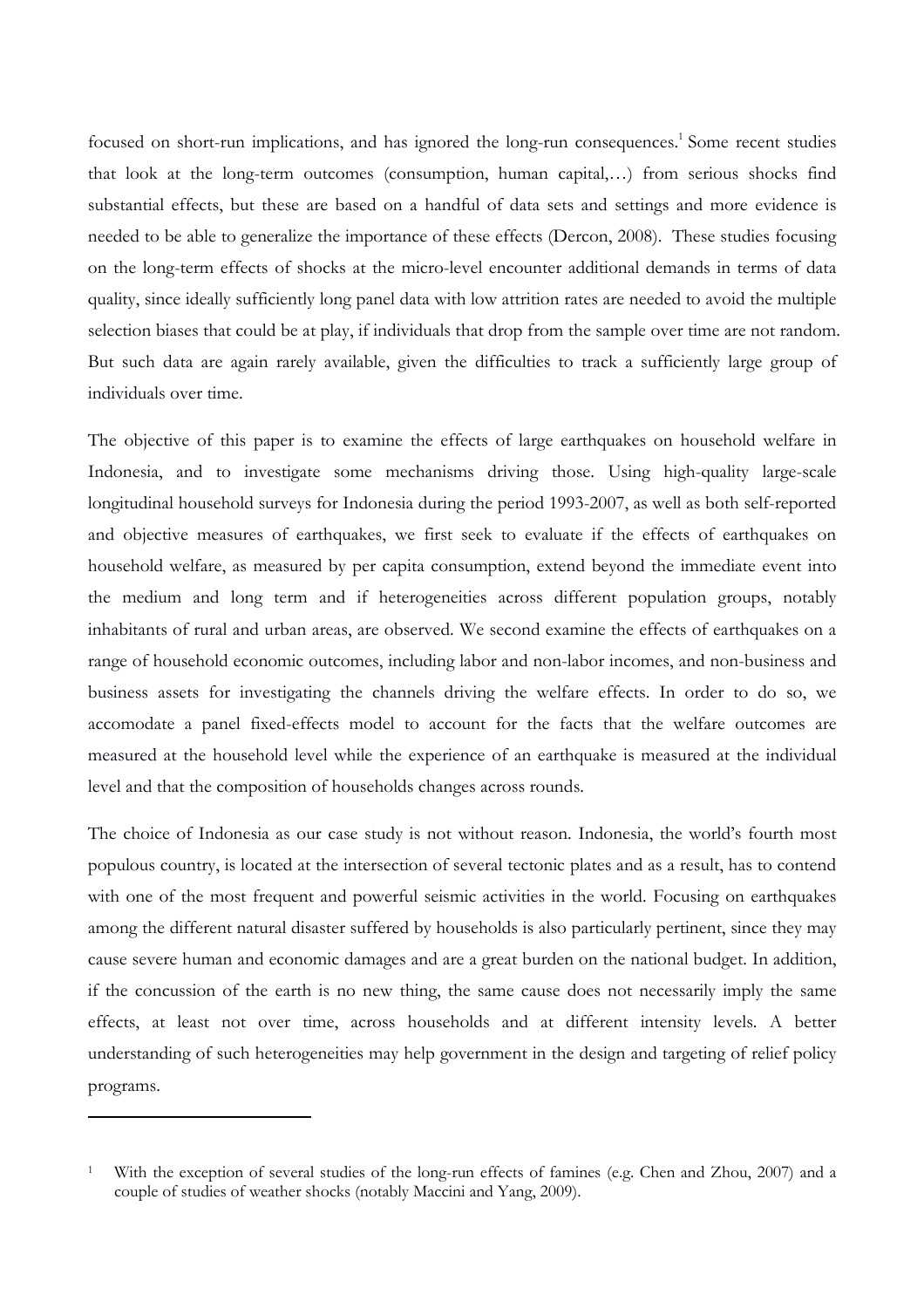Our aim is to make several contributions to the literature on natural disasters and household welfare effects. First, this study benefits from the availability of a very long term panel database (1993-2007) that is known to have rarely low attrition rates, which is crucial for examining the long-run impacts of natural disasters. The use of the Indonesian Family Life Survey allows us to look at the short and longterm consequences of earthquakes, minimizing the possibility of different selection biases that could be at play.

A second contribution has to do with the fact that earthquakes affect both urban and rural settings and we are able to provide evidence on both. Papers focusing on natural disasters have very often used weather data (such as rainfall measurement) and have usually restricted their analysis to rural areas. As a consequence, economic behavior of households or firms in urban settings has not received sufficient attention.

Surprisingly, our results indicate that households who experienced a large earthquake in Indonesia, after going through short-term welfare losses, were able to recover in the medium-run, and even exhibit welfare gains in the long-run. Although the short-run effects appear to be more significant in the rural sample, the long-run gains are found in both the rural and urban samples.

A third contribution is to examine some potential mechanisms driving those long-run positive effects of natural disasters. We find evidence of short and medium-run decreases in the stocks of non-business assets, including financial assets, suggesting some self-insurance is at play. Subtancial social assistance transfers are also received, notably in the rural sample. We then find evidence that the stock of productive assets, notably in farm businesses, is reconstituted and even increased in the medium-run. This could suggest that reconstruction strategies, and in particular, reconstruction aid, allow and/or provide incentives to small business holders to reconstitute and increase their investments.

Methodologically, our paper is one of the few studies to consider both objective measures of earthquake incidence (and intensity) and self-reported variables on natural disasters' occurrence (and costs), to assess the impacts of natural disasters on household welfare. The implementation of these two approaches allows us to investigate the direction and magnitude of biases incurred in by using selfreported measures, which are the ones usually made exploited in socioeconomic studies. We find evidence of substancial endogenous reporting bias when self-declared measures of earthquake experience instead of objective measures.

This paper is organized as follows. Section 2 presents the data sources and variables used. Section 3 presents descriptive statistics on earthquake incidence and intensity and compares objective and subjective information on shocks. Section 4 describes the methodology used for assessing the effects of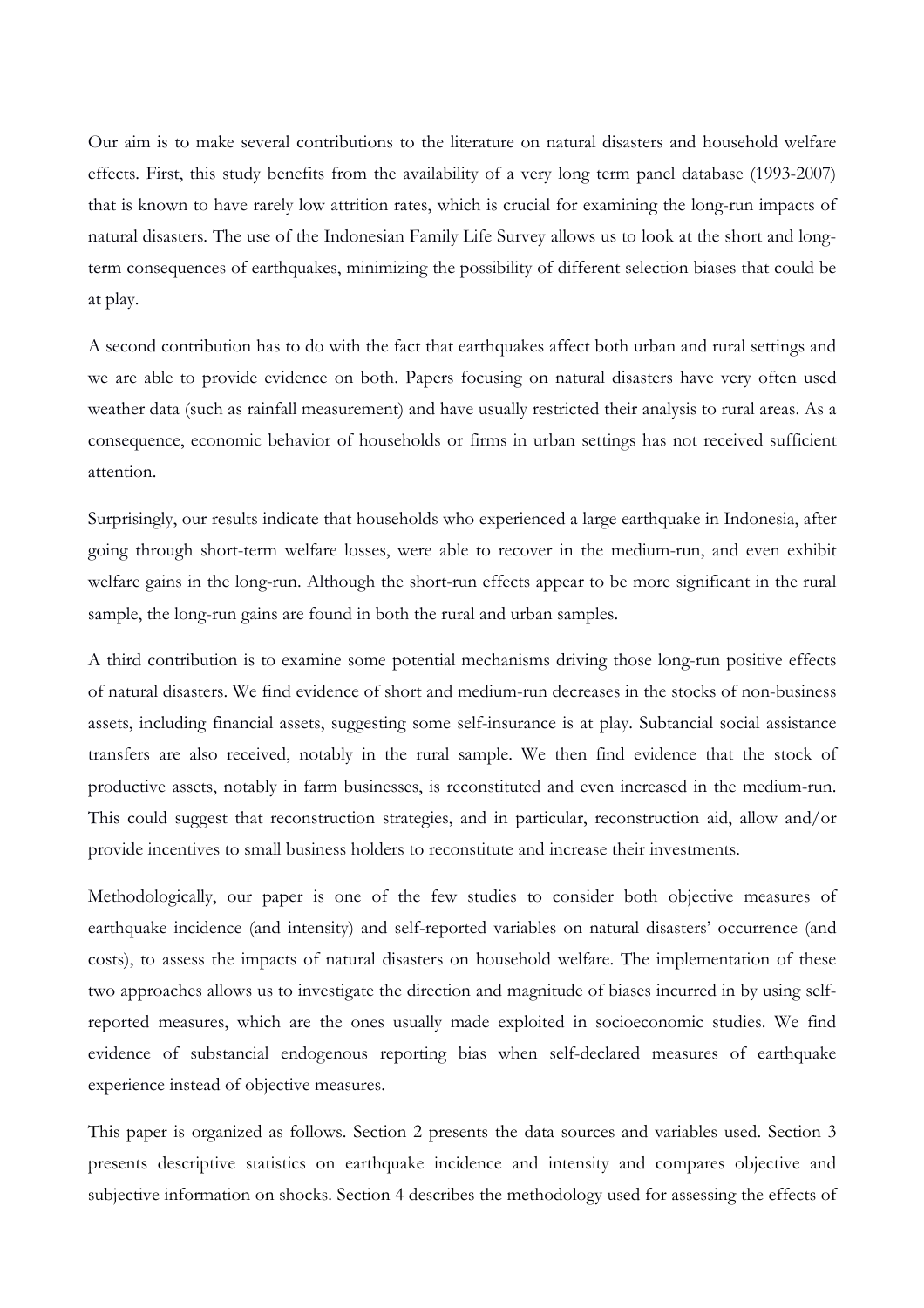earthquakes on household welfare. Section 5 includes an analysis of our findings. Section 6 concludes.

## **2. DATA SOURCES**

l

In this paper we link data from two different sources: our first dataset consists on panel household surveys data for Indonesia including socio-economic characteristics of individuals as well as selfreported information on shocks experienced by households; our second dataset is a geological survey including detailed information and measures of earthquake incidence and intensity. Both datasets and the merging procedure we apply are described below.

## 2.1.*Panel household surveys data*

Household level microdata were gathered from the four full waves of the Indonesia Family Life Survey (IFLS), a large-scale longitudinal household survey that collects information on the lives of individuals, their households and family members, and the communities in which they live. The first wave was conducted in 1993 (IFLS1), and full follow-ups took place in 1997 (IFLS2), 2000 (IFLS3), and 2007 (IFLS4). A total of 7,224 households were interviewed in IFLS1, representing about 83% of the Indonesian population living in 13 of the nation's 26 provinces.<sup>2</sup> Subsequent waves attempted to reinterview these households and households to which previous household members had moved. The total number of households interviewed, including the split-off households, was 7,698 in IFLS2, 10,435 in IFLS3 and 13,535 (with 43,649 individuals) in IFLS4. Because substantial effort was done to track the movers, attrition rates in IFLS surveys is remarkably low. Overall, 87.6% of households that participated in IFLS1 are interviewed in each of the subsequent three waves.<sup>3</sup> In terms of individuals within households and for cost reasons, not all were interviewed in 1993 (in particular, not all children were included). However, from 1997 onwards, individuals aged 26 and more in 1993 and all their children were tracked, and in 2000 and 2007 tracking was complete for all members of 1993 households.

From IFLS surveys, self-reported information on exposure to shocks and information on a set of households economic outcomes was used. Concerning the specific IFLS section on shock exposure, households were asked if they faced any economic shock or hardship during the past five years, such as

<sup>&</sup>lt;sup>2</sup> The 1993 sample was elaborated by randomly selecting 321 villages from the 1993 National economic Survey (SUSENAS), spread among 13 Indonesian provinces, in particular, four provinces from Sumatra (North Sumatra, West Sumatra, South Sumatra, and Lampung), all of Java and four from the remaining islands (Bali, West Nusa Tenggara, South Kalimantan, and South Sulawesi).

<sup>3</sup> For more detailed discussions on IFLS attrition rates, see Strauss et al. (2009) and Thomas et al. (2010).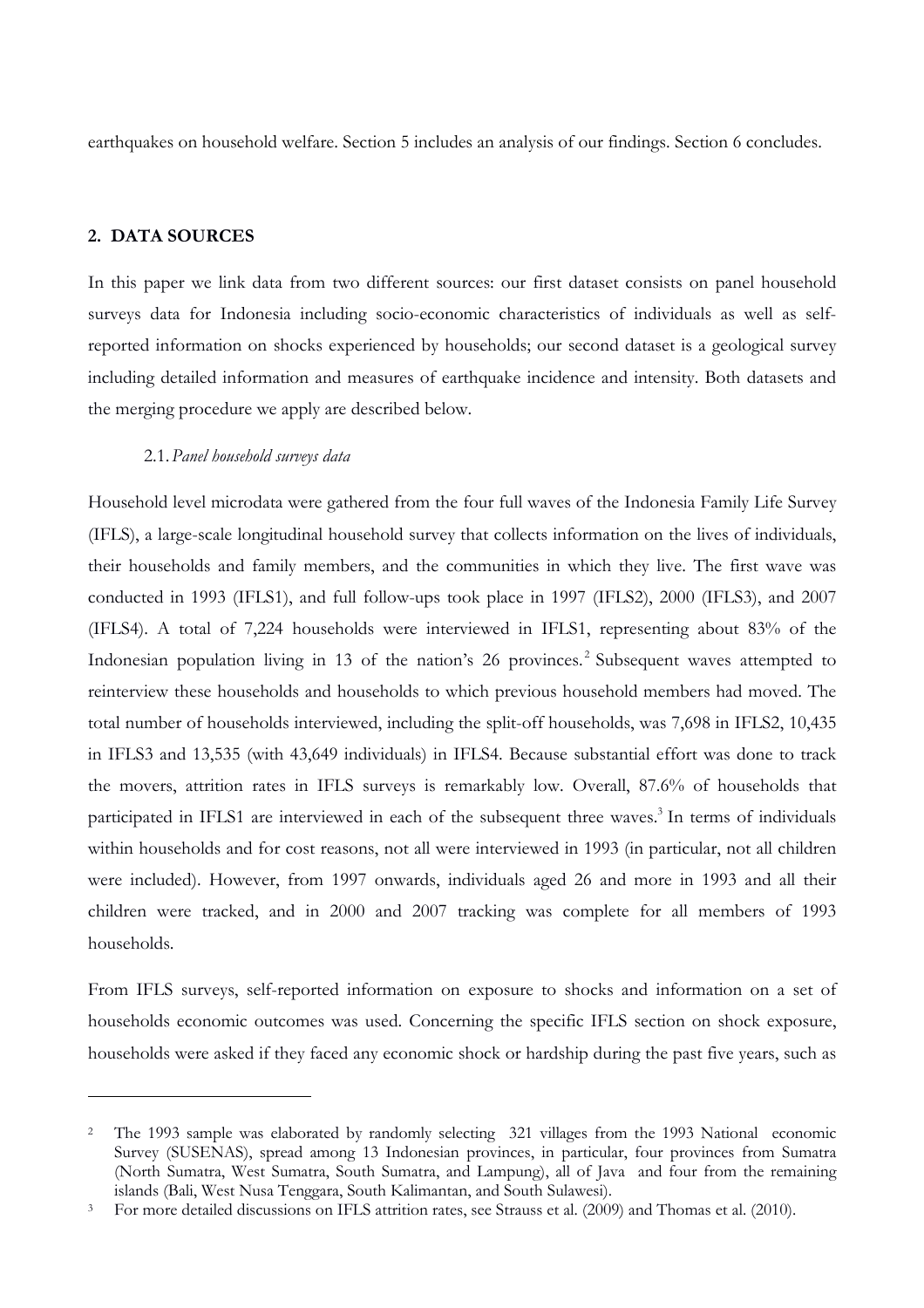a death of a household member, a natural disaster, a price shock or a drought. Note that up to 2007, recall information on natural disasters experienced by the household in the previous five years was collected, but without clearly distinguishing which type of natural disaster had taken place. In 2007, detailed information about separate types of natural disasters (earthquakes, tsunami, floods, muslides) and their consequences has been made available. In this survey, households have been asked to evaluate losses from each type of disaster, such as assets destroyed, expenses on medical injuries and funerals, response migration, and assistance received.

The outcomes variables considered in this paper include measures of: real monthly per capita household (total, food and non-food) consumption<sup>4</sup>; non-business assets (incl. housing and land, other buildings, movable, and financial assets); monthly labor (wage and self-employment) incomes; monthly social assistance transfers (total, subsidized food, and other transfers); farm-business assets (incl. land, buildings, and movable assets); and non-farm business assets (same categories). For most variables, we use indicator variables for non-zero value (participation), and also the observed value; all those values are in real terms using deflators that incorporate inflation and spatial variations in prices.

In order to measure exposure to earthquakes, we recover the migration histories, at the subdistrict level, for all individuals in our survey, since 1985. The information on migration was obtained from two different sources in the survey: the tracking modules with information on the household's location in 1993, 1997, 1998, 2000 and 2007, and the specific (adult) individuals' migration modules with information on residence at birth, at age 12, and all moves after age 12 (with dates and place).<sup>5</sup> IFLS respondents provide information on their places of residence since birth in the first 1993 round or in subsequent rounds, in case they enter the panel, and since the previous round at which they were observed in case they are re-interviewed; we extract all past subdistricts of residence. For children's migrations, after checking that their care-taker was preeminently the mother throughout the survey, we imputed the migration histories of their mothers (or, exceptionally fathers or other care-takers, when mothers were missing from the household). Once we have constructed migration histories, two measures of exposure to an earthquake have been distinguished: short-run exposure (individuals declare to have been exposed to an earthquake during current and past survey years) and medium-run exposure to earthquakes (during the four previous years).

# 2.2.*Earthquakes data*

l

Spatial and time deflator obtained from Firman Witoelar, in 2007 Jakarta prices.

<sup>&</sup>lt;sup>5</sup> The construction of migration patterns has been greatly facilitated by the 2007 IFLS4 survey, which attempted to re-interview all 7,224 households interviewed in IFLS1, plus all of the newly formed households (split-offs) that first appeared in 1997, 1998 and 2000.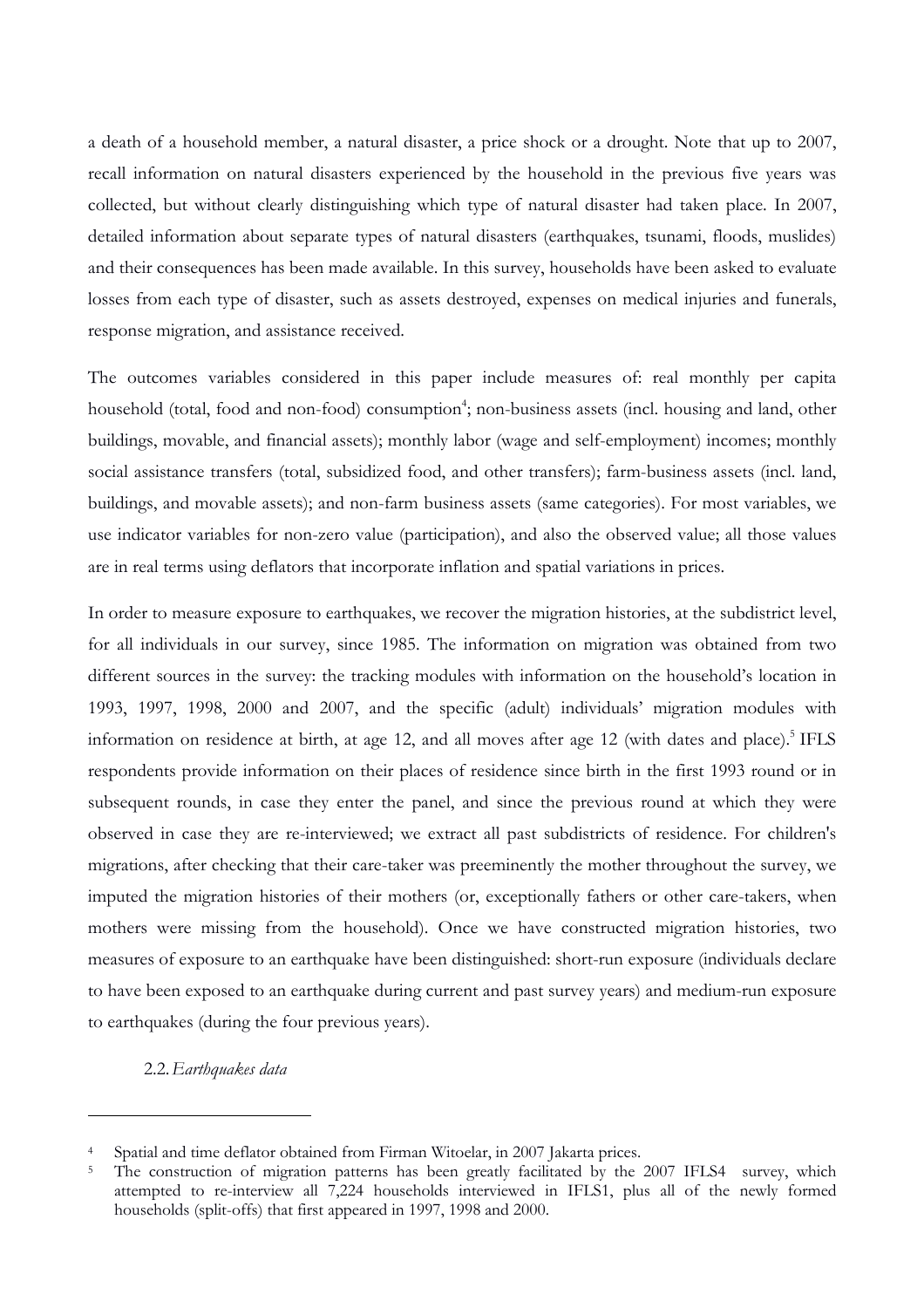Our second source of data is the Centennial Earthquake Catalog (Engdahl and Villaseñor, 2002), which contains objective measures of earthquakes occurences and allows to estimate the local earth tremors they caused and that were felt by individuals in the IFLS panel survey.<sup>6</sup>

The Centennial catalog is a compilation of records of large earthquakes, obtained from seismographic instruments located around the world, that is made available by the U.S. Geological Survey. It has been assembled by combining existing catalogs and harmonizing the magnitude and location measures. For the period 1965-present, the Centennial catalog records earthquakes with a magnitude higher than 5.5 and is complete up that threshold. The Catalogue registers, for each seismic event, the date and exact time, epicenter's location, focal depth, magnitude (measure and scale)<sup>7</sup>, as well as details on the source catalog, recording technique and instruments. From the Catalogue, we selected all earthquakes that occurred since 1985 in the region surrounding Indonesia (geographic latitudes between -12 and +12 degrees and longitudes between 80 and 150 degrees); there are 1111 such earthquakes.

We exploit this data to measure the strength of ground motion that was locally felt by the households in the IFLS panel, and the subsequent amount of damage they were likely to suffer. A common geological measure of local hazard that earthquakes cause is peak ground acceleration (PGA), or the maximum acceleration that is experienced by a physical body, e.g. a building, on the ground during the course of the earthquake motion. PGA is considered as a good measure of hazard to short buildings, up to about seven floors. $8$ 

Though local measures of the ground motions induced by earthquakes are available only for selected locations where stand seismographic stations, the mapping of the felt ground shaking and potential damage can be imputed from the characteristics of earthquakes and the local geography. Seismologists and structure engineers have developed models, called attenuation relations, for predicting the local

 $\overline{a}$ 

<sup>6</sup>We thank Professor Raul Madariaga (ENS) for helpful discussion and for directing us to this source of data.

<sup>7</sup>Magnitudes are global measures of the size of earthquakes and are measured in terms of energy released by earthquakes in the Centennial catalog, usually using moment magnitude (Mw) scales (Hanks and Kanamori, 1979). The local magnitude scale (ML), also known as the Richter scale (Richter, 1935), tends to underestimate the strength of large earthquakes, so that the scale saturates above a threshold of around 7. Other older scales that appear in the catalog, such as the surface wave (Ms) or the body wave (mB) magnitudes (Gutenberg 1945) also saturate at different levels. The Mw scale does not saturate, and is thus considered as the most reliable measure of magnitudes. It is the common scale for measuring the size of medium to large earthquakes. Note that recent seismologists' research work revealed some limitations of the Mw scale for moment estimation at small magnitudes (see the discussion in Scordilis, 2006). Thus, other magnitude scales may be used for smaller (and more numerous) earthquakes, notably the unified magnitude (mb) based on Gutenberg and Richter (1956) local recordings of trace amplitudes. The Mw scale can then be calibrated to the older local magnitude scales.

<sup>&</sup>lt;sup>8</sup> The physical constraints put on those buildings during an earth tremor have been found to be strongly correlated with PGA. For taller buildings, peak ground velocity (PGV), the first integration of PGA, is viewed as a better measure of hazard.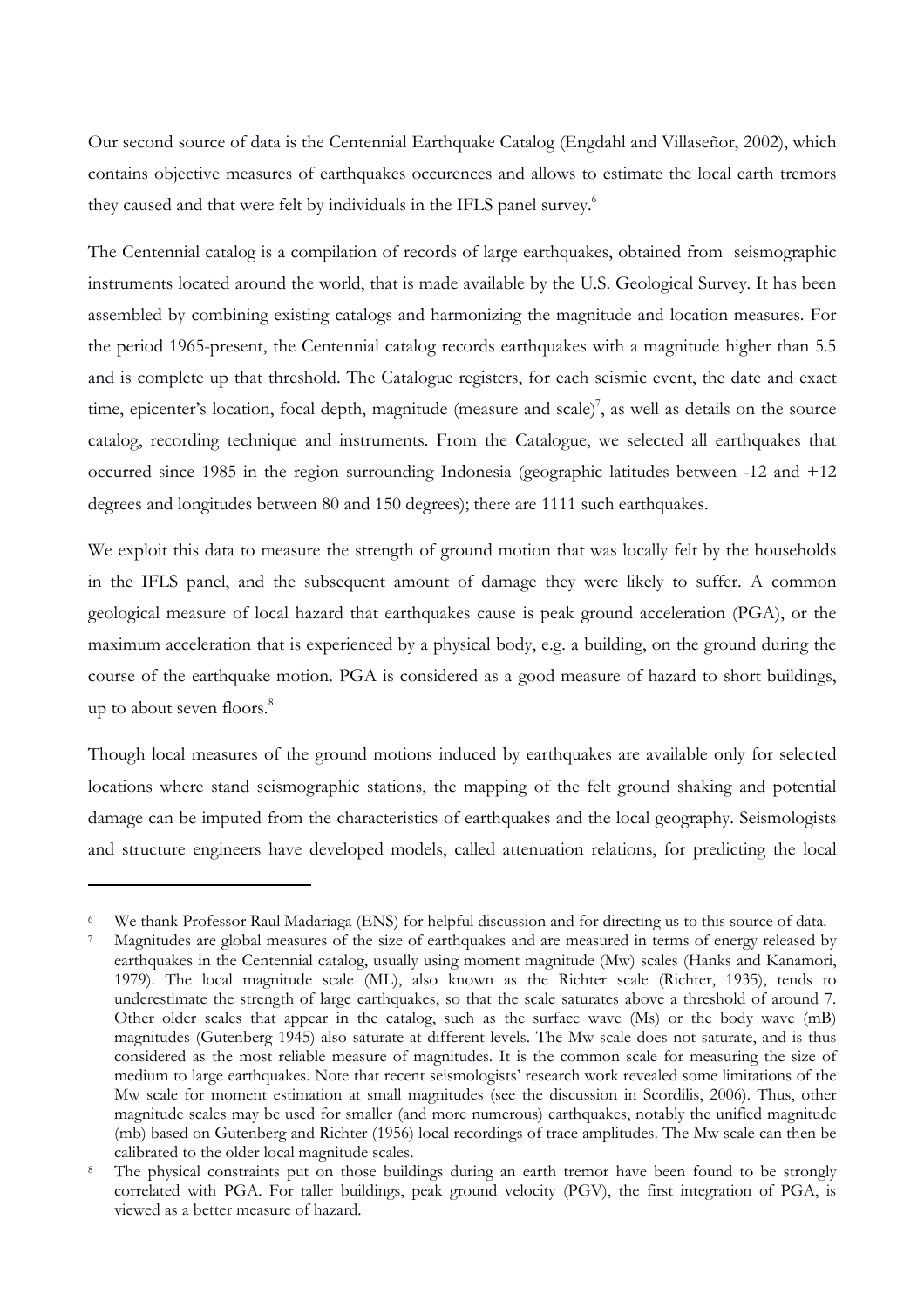intensity of ground shaking caused by a given earthquake; these models serve notably for mapping seismic hazards. Attenuation relations are obtained by specifying a functional form, e.g. with PGA being a log-linear function of distance to the source fault among other terms, and estimating the parameters using data for past earthquakes. Specific attenuation relations have been proposed for estimating ground motions for different regions, types of earthquakes, and distance ranges. The specific attenuation relation applied in this paper was derived by Zhao et al. (2006) using data from earthquakes in Japan.<sup>9</sup> The Zhao et al. attenuation relation, predicting the local record j for seismic event i, is the following (equation (1) p.901 in Zhao et al., 2006):

$$
\log PGA_{ij} = aM_{wi} + bx_{ij} - \log_e(r_{ij}) + e(h - h_c)\delta_h + F_R + S_L + S_S
$$
  
+  $S_{SL} \log_e(x_{ij}) + C_k + u_{ij} + v_i$  (1)

with  $r_{ij} = x_{ij} + c exp(dM_{wi})$  and where PGA is expressed in terms of g (the constant measuring the acceleration due to gravity, with value of 980 cm/second squared));  $M_{wi}$  is moment magnitude (measured in dyn.cm<sup>10</sup>);  $x_{i,j}$  is the source distance<sup>11</sup> (in kilometers); h is the focal depth (in kilometers, capped at 125 km);  $h_c$  is a depth constant (taking the value of 15 km);  $\delta_h$  is a dummy variable that equals 0 for  $h < h_c$  and 1 for  $h \ge h_c$  (implying that the depth term only takes effect for depths larger than a certain level;  $F_R$  is a reverse fault parameter that applies to some crustal events,  $S_L$  parameter applies to interface events, and  $S_s$  and  $S_{sL}$  to subduction slab events.<sup>12</sup>  $C_k$ , for k=1,...,4, is a parameter for the type of local soils distinguishing rocks, hard soil, medium soil, and soft soil<sup>13</sup>; the

 $\overline{a}$ 

This attenuation relation was chosen as it allows predicting ground motion for a variety of earthquake types, including subduction, crustal onshore, or deep intraplate earthquakes. It was also designed to predict ground motion at close-in distances, where damage is likely to be more significant. Note that though some attenuation relations have been developped using data from earthquakes that occurred in Indonesia, those have limitations and in particular are limited to a subset of earthquakes or distances; for instance Megawati and Pan (2010) propose an attenuation relation, derived from data on earthquakes in Sumatra, that is valid only for subduction events and at large distances. We thank Stephan Harmsen (USGS) for his advice on this choice.

<sup>&</sup>lt;sup>10</sup> A dyn is a unit of force and 1 dyn = 1 g·cm/s<sup>2</sup>.

<sup>&</sup>lt;sup>11</sup> Source distance is either the shortest distance to the rupture zone or hypocentral distance. We use the later as we don't have fault models for the earthquakes under study and using those would be computationally untractable. For information, the hypocenter of an earthquake is the position where the source fault began to rupture. It is located at the focal depth below the epicenter.

<sup>&</sup>lt;sup>12</sup> All the earthquakes in our dataset are classified by type using information on focal depth and whether their epicenter is located on- or off-shore: crustal earthquakes are events onshore with depth lower than 25 kilometers, interface events are offshore and with depth lower than 50 kilometers, and slab events have depth larger than 50 kilometers offshore or 25 kilometers onshore (one would ideally consider the fault mechanism with interface events having a reverse mechanism and slab events a normal one). We thank again Stephan Harmsen for his help in identifying earthquake types.

<sup>&</sup>lt;sup>13</sup> The type of soil matters for determining local damages, as in particular soft soils tend to amplify those. Specific geographic environments such as ridges and hills also enter in the process. However, since we don't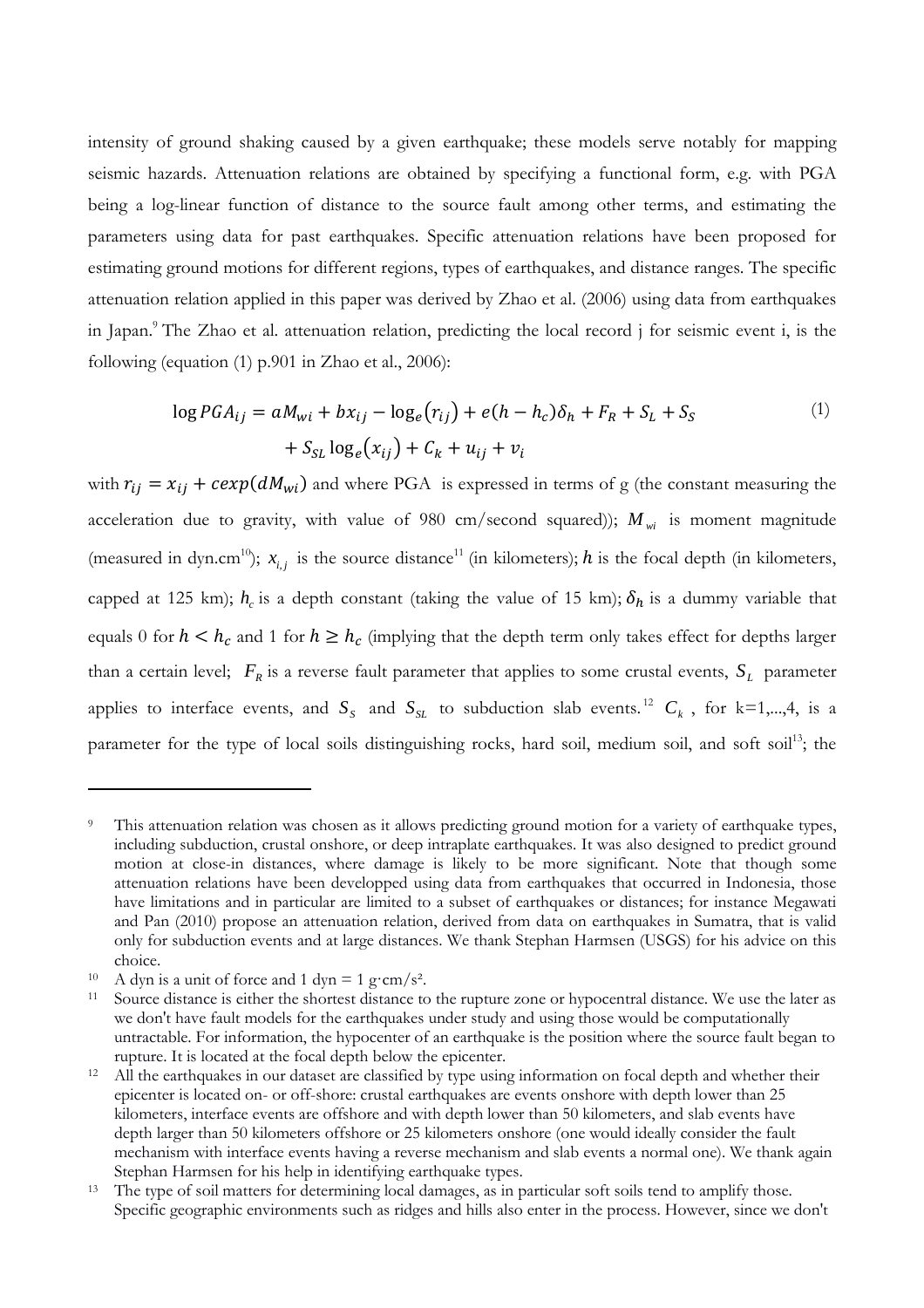error term of this random effects model contains an event specific effect  $v_i$  and an intra-event recording error  $u_{i,j}$ . The estimated values of the Zhao et al. model parameters are:  $a = 1.101$ ,  $b = -0.00564$ ,  $c = 0.0055$ ,  $d = 1.080$ ,  $e = 0.01412$ ,  $S_R = 0.251$ ,  $S_L = 0$ ,  $S_S = 2.607$ ,  $S_{SL} =$  $-0.528$ ,  $C_H = 0.293$ ,  $C_3 = 1.355$ .

This attenuation formula allows estimating the PGA induced by any earthquake in our selected dataset and for any subdistrict surveyed by the IFLS; subdistricts typically are small areas, rarely larger than 20 kilometers of diameter, and we take one set of geographic coordinates for each of those. Source distance  $x$  is easily obtained from the latitudes and longitudes of the subdistrict ("kecamatan") and earthquake hypocenter locations. For each earthquake, we thus recover a mapping of the induced ground shaking felt in the IFLS subdistricts, with a measure of PGA for each subdistrict.

PGA measures can then be approximately converted to potential damages using the Modified Mercalli intensity scale: a well-known conversion rule (based on observations, reports of damages and perceived shaking) which has ten intensity levels, and where the upper six levels correspond to local ground motions with PGAs large enough to cause damage. Level 5 intensity level has PGAs between 3.9 and 9.2 percent of g (% g), and can cause very light damage, level 6 (PGAs between 9.2 and 18 % g) light damage, level 7 (PGAs between 18 and 34 % g) moderate damage, level 8 (PGAs between 34 and 65 % g) moderate to heavy damage, level 9 (PGAs between 65 and 124 % g) heavy damage, and level 10 or more (PGAs larger than 124 % g) very heavy damage. For each subdistrict in the IFLS panel surveys, we thus recover the PGAs that were experienced each year and the corresponding number in the Modified Mercalli intensity scale.

#### 2.3.*Merged dataset*

l

The last step is to merge the earthquake subdistrict-level information with IFLS individuals. For each individual in the panel, we recover his history of exposure to ground shakings using the information from the specific subdistricts where the individual was living each year (migration histories are therefore taken into account) and the occurrence of ground shakings in those specific subdistricts and those years. Note that we compiled longitudes and latitudes for subdistricts that appear in any of the four waves of the household surveys. If an individual migrated to any other place, the associated geo-data and exposure to ground shakings for those areas could not be calculated. In any case, the share of such

have detailed information on local environments nor on soils for Indonesia, we assume medium soils  $(k = 3)$ for our predictions.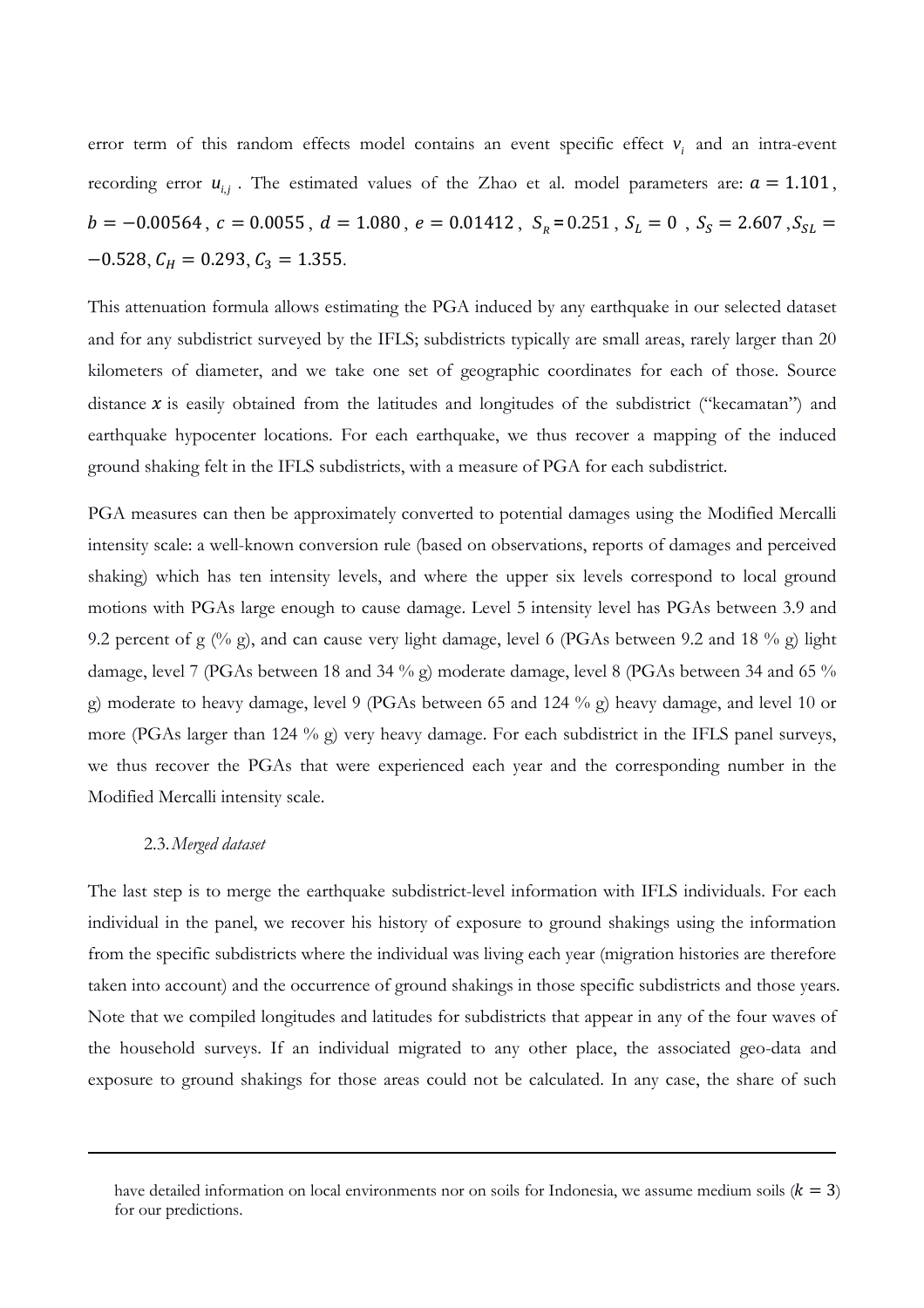individuals remains very limited.<sup>14</sup>

 $\overline{a}$ 

#### **3. EARTHQUAKE INCIDENCE AND INTENSITY**

Indonesia being one of the most seismically active regions in the world, large magnitude earthquakes occur frequently, in particular in the areas where the IFLS survey respondents live. Table 1 gives the list of earthquakes (and the information that is reported in the Centennial catalog) which caused earth tremors of intensity 7 or more felt in IFLS subdistrits. From this table we can already see that a relevant number of potentially damaging seismic events occur in the regions and period of the IFLS panel survey. There were 25 such earthquakes since 1985. Similarly there were respectively 105, 48, 15, and 6 earthquakes that caused ground motions of intensity level higher than 5, 6, 8, and 9. As expected, moderate intensity earthquakes are more common than highly devastating ones. The earthquakes that implied the strongest Modified Mercalli intensity levels experienced by our IFLS sample occurred on October 9, 1985 (magnitude M6.4), September 28, 1998 (M6.6), May 25, 2001 (M6.3), May 26, 2006 (M6.3 – this is the Yogyakarta and Central Java earthquake with killed 5,700 people, injured 40,000 and caused damages estimated at 3.1 billion USD), December 1<sup>st</sup>, 2006 (M6.3), and March 6, 2007 (M6.3).<sup>15</sup>

Table 2 gives the number of individuals in our survey that were touched by these large earthquakes. There is no single year without at least some individuals affected by earthquakes of intensity 5 or more. The years with higher earthquake incidence, in terms of individuals affected, correspond are 1985, 1998, 2001, and 2007, when more than 10,000 individuals in our sample were touched. But the years with the largest numbers of individuals exposed to earth tremors of intensity level 7 or more, are 1985, 1998, 2001, 2005, 2006 and 2007, when more than 500 individuals experienced such high intensity ground motions.

Table 3 presents self-reported information on earthquake incidence for all IFLS survey waves. In particular, the table presents the proportion of individuals that declare a household/business loss due to an earthquake<sup>16</sup>, specifying the year in which the event took place. From this table we can see that

<sup>&</sup>lt;sup>14</sup> Note that one must be careful not to impute in the survey year exposure to earth tremors that occurred after the households were interviewed, so that we consider only the earthquakes that happened during the first semester (all surveys were fielded during the second semester); we may however miss a few earth tremors affecting some panel households in late 1997 and 2007.

<sup>&</sup>lt;sup>15</sup> Note that the Centennial catalog may report larger magnitude earthquakes -for instance on March 28, 2005 (M8.6), September 12, 2009 (M8.5), that translate into less intense ground shakings from the moment they occur further away from ILFS households' location of residence.

<sup>&</sup>lt;sup>16</sup> Earthquakes not only produce ground shaking and movement along a fault, with the direct consequences this can produce on individuals (deaths or injuries) and building structures. They are also a relevant cause of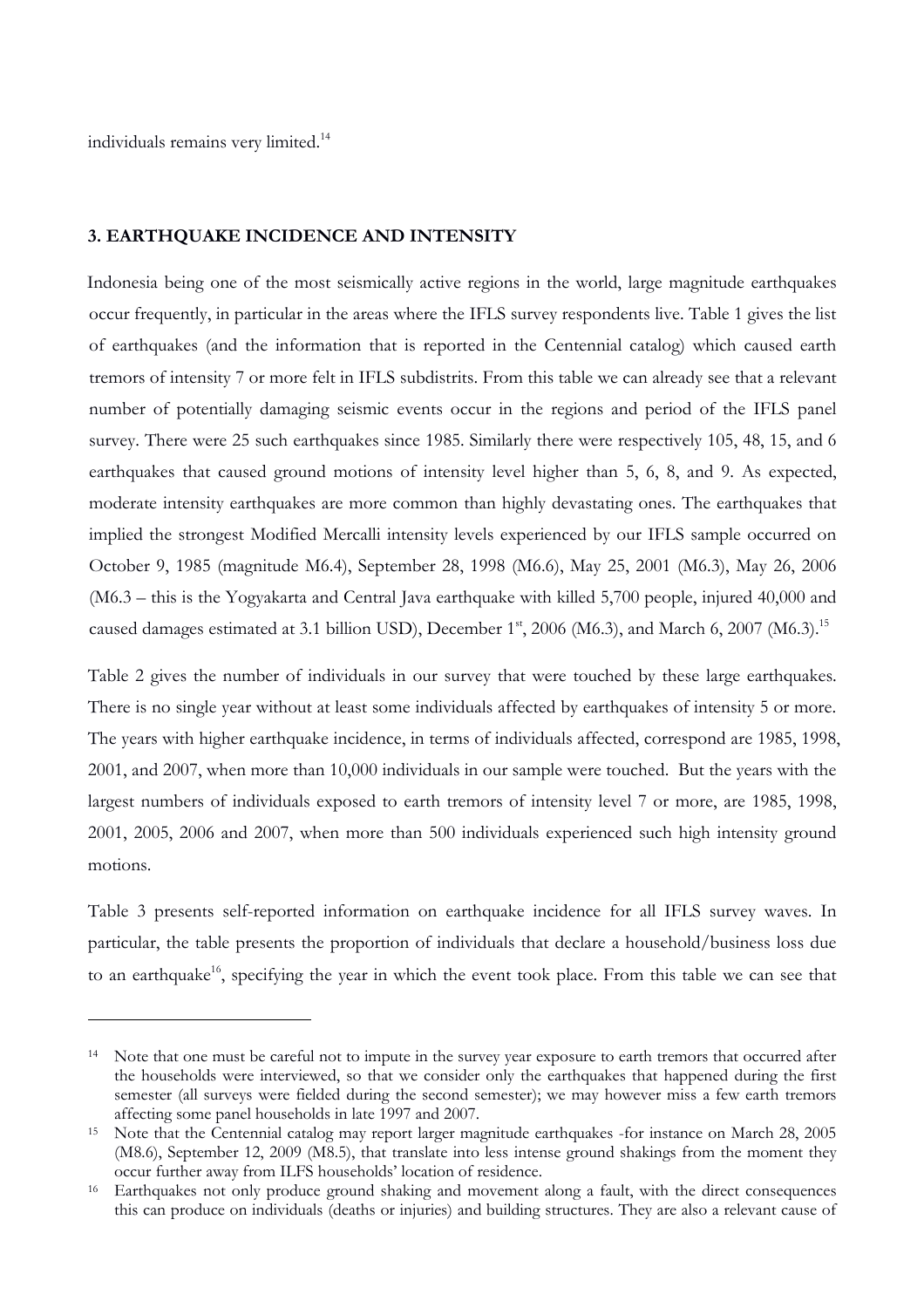individuals systematically report fewer events as time goes by in all IFLS survey years.<sup>17</sup> Indeed, when we are able to obtain self-reported data for the same year in two surveys proportions are systematically larger in the survey that took place in a year closer to the event (for example for year 1997, 38.91%) report an event in IFLS2 –at date t- and only 20.74% in IFLS3- at date t-3). This table shows clear evidence on how individuals tend to forget the past, which implies that self-reported data on events is subject to recall bias.

Table 4 compares our objective data on earthquakes with self-reported information on earthquake incidence and damages suffered (deaths, injuries, relocations and/or financial losses). The information presented concerns: (i) the proportion of individuals living in a subdistrict touched by an earthquake; (ii) the proportion of individuals self-reporting an earthquake in the period 2002-2007; and (iii) the proportion of individuals reporting severe damages (altogether and distinguishing between type of damage) from an earthquake in the period 2002-2007. Percentages are presented separately for urban and rural areas and by levels of ground shaking intensity felt in the subdistrict. We see that earthquakes of moderate intensity (less than level 5) are rather common (across districts and over time) and therefore affect higher proportions of the population (70% in urban areas and 63% in rural zones). At the other side of the distribution, highly devastating earthquakes, more rare, still touch around 12% of the urban and 8% of the rural population over a 5 years period. Individuals' perception of an earthquake clearly depends on the magnitude of the event. The proportion of individuals self-reporting an earthquake among those living in affected subdistricts, climbs from less than 5% for both urban and urban areas when considering moderate earthquakes (less than level 5) to around 40% in rural areas and around 60% in urban zones when looking at events of level 7 or more. A similar increasing pattern with earthquake intensity is observed in the proportion of individuals reporting severe damages. Note that urban proportions more than double rural ones at almost all intensity levels when we look at reporting damages. If we dig into the different types of damage that individuals report both in urban and rural areas, the most common damages are always losses of non-business assets (for example, for the highest intensity earthquakes, 32% among urban individuals and 12% among rural ones declare losses), followed by short-term displacements (31% and 11%), and by house damage (20% and 8%).

 $\overline{a}$ 

floods (due to ruptures on dams or leeves along a river or to tsunamis and seiches) and fires (if for example, earthquakes break gas or power lines). Until 2007, the IFLS survey asked about earthquake, fire or other natural disaster events in a single question. In 2007, the survey allowed distinguishing between different types of natural disasters, and therefore, specific information on earthquakes is shown for that year.

<sup>&</sup>lt;sup>17</sup> 2006 seems to be an exception, since the proportion of individuals declaring to have suffered an earthquake is higher than the one declared in 2007, but from our objective earthquake information we can see that 2006 was a year with one of the most devastating earthquakes experienced in Indonesia. 1993 seems to be another exception, but this seems to be more a subject of measurement error, since data are not comparable across IFLS surveys.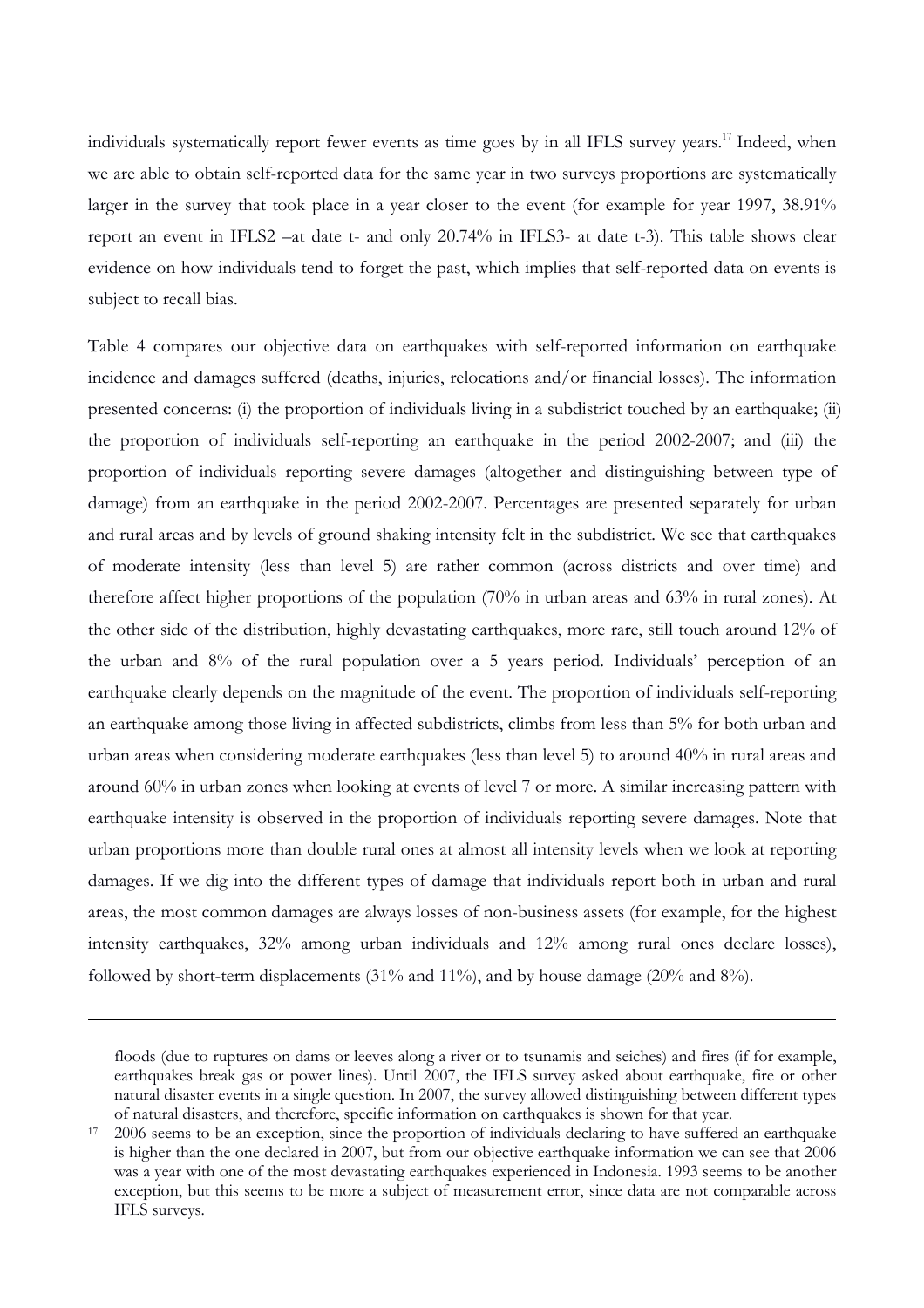From Table 4 we can extract three main conclusions: first, individuals' perception of an earthquake increases with the intensity of the event (and so will the quality of self-reporting data). Second, earthquakes affect both urban and rural areas, and seem to generate higher immediate costs (higher proportion of individuals reporting losses) in urbanized areas. Third, the most important damage concerns asset and housing losses. Displacements are also important consequences of earthquakes, but in general last less than 6 months.

#### **4. EMPIRICAL STRATEGY**

#### *4.1. Econometric model*

To identify the short and medium-run welfare effects of earthquakes in Indonesia, we employ a fixedeffects panel econometric model. For this application, we need to accommodate the usual fixed-effects model to account for the facts that the welfare outcomes are measured at the household level while the experience of an earthquake is measured at the individual level and that the composition of households changes from one round of the panel to another. Abstracting for the moment from the longitudinal dimension, the underlying individual-level model that would be estimated if welfare outcomes were measured at the individual level writes:

$$
y_{ij} = \alpha + \beta T_{ij} + \epsilon_{ij}
$$
 (2)

where  $y_{ij}$  is the welfare outcome of individual i of household j,  $T_{ij}$  a measure of the experience of an earthquake, and  $\epsilon_{ij}$  a residual. The issue is that only an average  $\bar{y}_j$  of the welfare outcomes at the household level is observed (e.g. the consumption expenditures aggregate is at the household level), so that one would need to estimate the averaged model:

$$
\bar{y}_j = \alpha + \beta \bar{T}_j + \bar{\epsilon}_j \tag{3}
$$

where  $\bar{T}_j$  would be a household-level measure of treatment, i.e. experience of an earthquake. Using an individual-level treatment would lead to a misspecification bias, as can be seen by replacing individuallevel by household-level welfare in equation (2):

$$
\bar{y}_j = \alpha + \beta T_{ij} + (\bar{y}_j - y_{ij}) + \epsilon_{ij} = \alpha + \beta T_{ij} + u_{ij}
$$
\n(4)

where one would need to control for the deviations of individual outcomes to the household level averages  $\bar{y}_j - y_{ij}$ ; given that these deviations are unobserved and potentially correlated with treatment  $T_{ij}$ , the residual  $u_{ij}$  would not be independent from  $T_{ij}$  and the estimate of  $\beta$  would be biased in this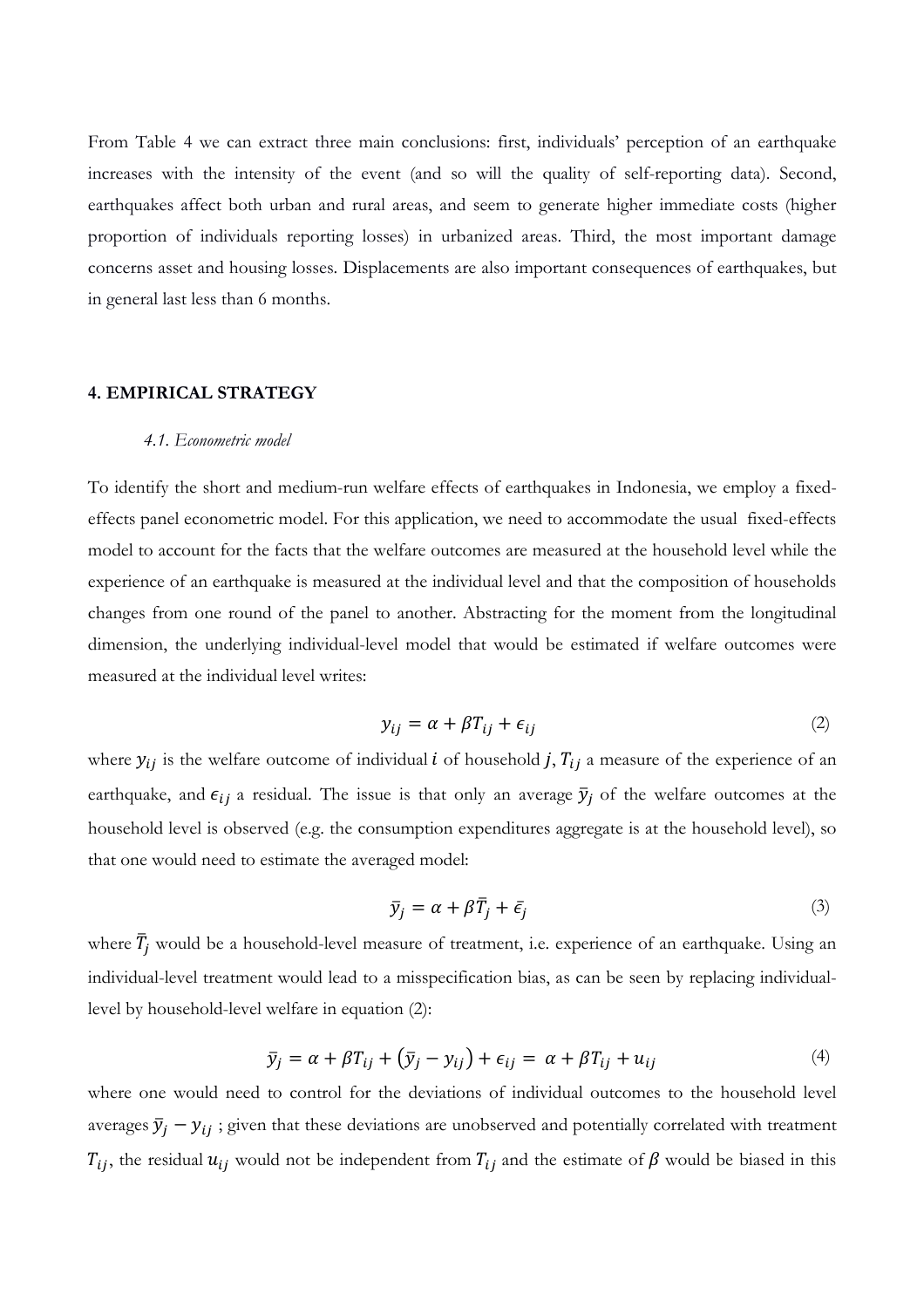specification. Thus, in a cross-section setting, only the household-level averaged model (3) would provide consistent estimates of the effects of earthquakes experience.

However, in a longitudinal setting, individuals can exit from households and join others, so that household-level fixed effects are not relevant, and one needs to incorporate individual fixed effects in a household-level averaged model. Consider thus the panel model. The underlying individual-level model writes:

$$
y_{ijt} = \alpha + \beta T_{ijt} + \lambda_i + \epsilon_{ijt}
$$
\n<sup>(5)</sup>

where the welfare outcome, the experience of an earthquake treatment and the residuals vary with time, and  $\lambda_i$  are individual fixed effects. The household-level model is obtained by taking the average and accounting for the fact that individuals can belong to different households at different dates:

$$
\bar{y}_{jt} = \alpha + \beta \bar{T}_{jt} + \sum_{k \in K_{jt}} p_{tk} \lambda_k + \bar{\epsilon}_{jt}
$$
\n<sup>(6)</sup>

where  $K_{jt}$  denotes the set of individuals  $k$  who belong to household  $j$  at date  $t$ . Because of these changes in household composition, the individual fixed effects need to be weighted by the shares  $p_{tk}$ of each individual represent of the number of household members (i.e. one divided by household size).

Now many household members, e.g. many couples, will remain together at all rounds of the panel. For those household members that are always observed together, individual fixed effects cannot be identified and can be replaced by fixed effects for the groupings of associated members. The weights  $p_{tk}$  will then consist on the shares of the number of household members represented by the individuals in the grouping at each date. The model we estimate thus writes:

$$
\bar{y}_{jt} = \alpha + \beta \bar{T}_{jt} + \sum_{g \in G_{jt}} p_{tg} \lambda_g + \bar{\epsilon}_{jt}
$$
\n<sup>(7)</sup>

where  $G_{it}$  denotes the set of groupings of individuals (observed together)  $g$  who belong to household  $j$ at date  $t$ . In this model, treatment is defined at the household level and indicates whether any household member experienced an earthquake during a given of time preceding the date observation (e.g. in the past two years).

This model can be estimated as long as the number of fixed effects and other independent variables is smaller than the number of observations. With four rounds of data and a number of individuals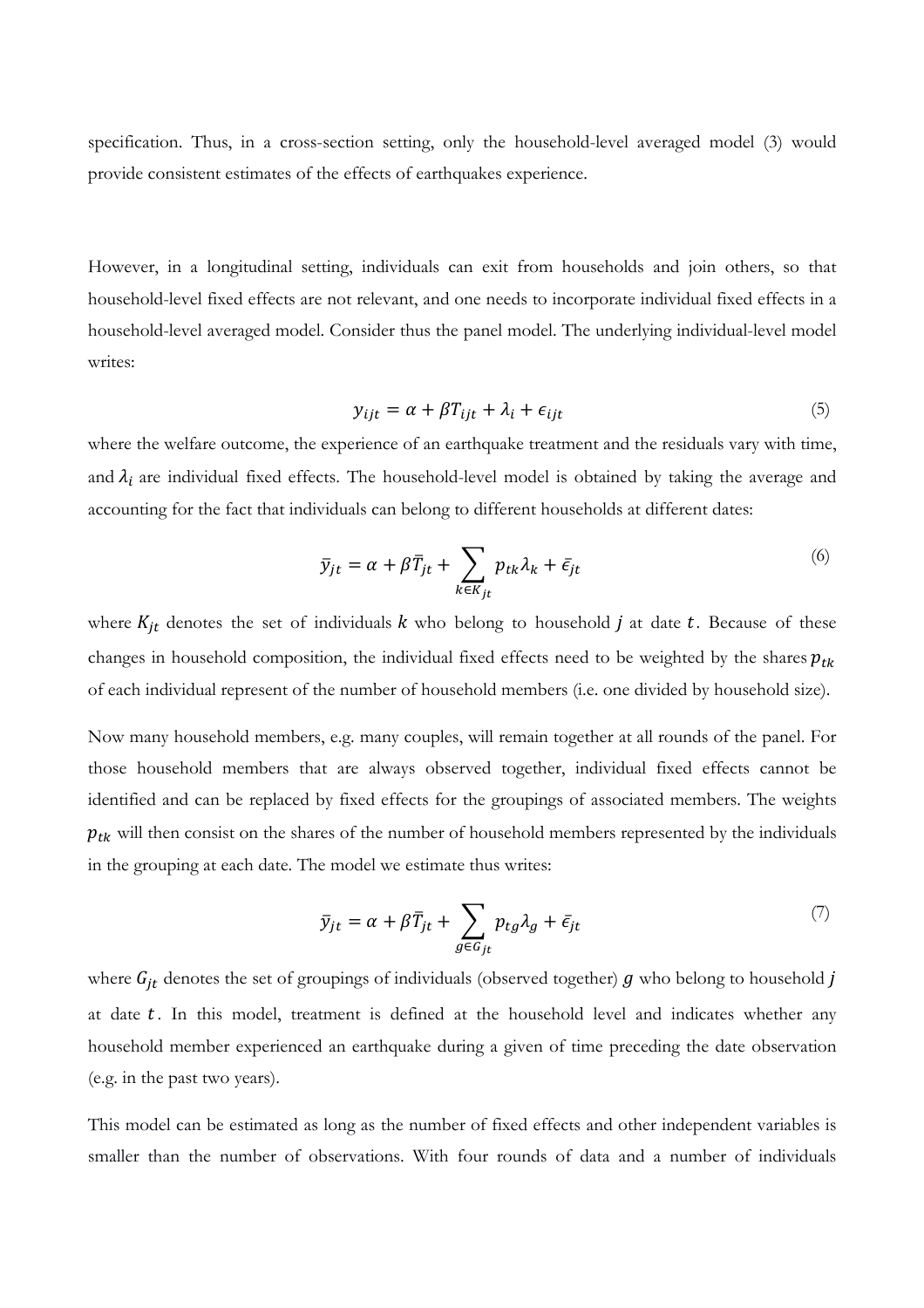remaining together across the different waves, this constraint happens to be satisfied.<sup>18</sup> The identification assumption is then the one usually formulated in fixed effects panel estimations. The fixed effects for groupings of individuals will control for time-invariant unobserved heterogeneity: the effects are identified using the longitudinal between variations by comparing the outcomes of households with the same members at dates after experiencing an earthquake and at other dates when they do not endure any earthquake. The main identifying assumption is that the experience of an earthquake is independent from the changes in unobserved determinants of welfare outcomes. The fact that the occurrences of earthquakes are to a large extent unpredictable makes it highly plausible.

The concerns with the endogeneity associated with the decision regarding the place of residence and migrations are limited for individuals who do not move over large distances (the fixed effects will capture the heterogeneity in residences between individuals), and to further safeguard identification from endogeneity associated with long distance migrations, we include in addition some fixed effects for the province of residence. We also control for several observable characteristics of household head (his gender, age, and education).

### *4.2. Specification of the estimates*

 $\overline{a}$ 

The model above is estimated on an unbalanced panel of households with individuals aged 25 to 54, and fixed effects are included for the individuals in this age range or groupings of individuals who remain together across rounds. We exclude the observations of individuals in provinces where almost no one was affected by a large earthquake (of intensity of 5 or more). Besides, we consider separately two samples of individuals that are observed first in urban and rural areas respectively in the panel. The rural sample is thus made of households with individuals that lived in rural areas at their first observation (they can have moved afterwards to some urban areas), and the urban sample of households with individuals first observed in an urban area. The respective sizes of the two samples are respectively about 16,100 observations for the rural one and 15,500 for the urban one.

We estimate the effects of the experience of an earthquake first on per capita consumption expenditures, and second on the set of outcomes presented above: labor and social assistance incomes, the value of non-business, farm and non farm-business assets. Our dependent variables are the logarithms of those outcomes. Two set of treatment variables measure the experience of an earthquake. First, we use objective measures of the experience of an earthquake of intensity above a given level (5, 6,

<sup>&</sup>lt;sup>18</sup> The estimation of the model is still computationally intensive as several thousands of fixed effects must be estimated.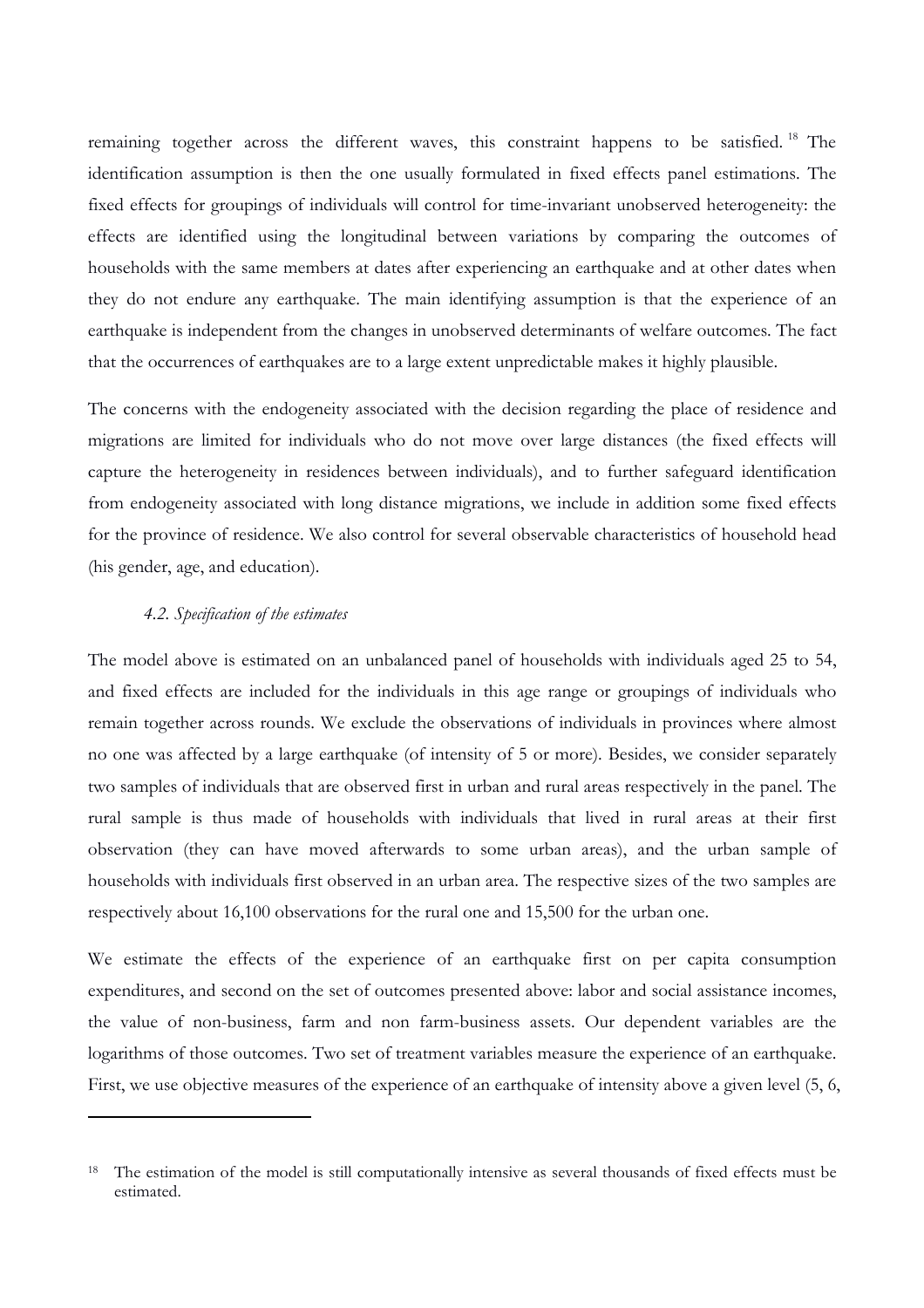or 7) during the current or previous year (capturing a short-run effect of earthquake incidence); between two to five years before the year survey (capturing a medium-run effect), and between 6 to 15 years before the survey year (capturing a long-run effect). Second, we use subjective reports of the experience of an earthquake for the same short-run and medium-run reference periods (the nature of the question asked in the IFLS survey does not allow to measure the long-run effect in a comparable manner). Household level treatment indicates whether any household member did experience or report an earthquake.

#### **5. RESULTS**

#### 5.1.*Estimating the effects of earthquakes on hh welfare using different measures of exposure to earthquakes*

We begin by examining the effects of earthquakes on household welfare at different time horizons. The outcome we consider for monitoring welfare is total per capita consumption, and, in addition to total consumption, we consider separately food and non-food consumption.

In addition to the substantive point above, we seek to adresss two methodological issues, by first testing for the presence of bias in the estimates obtained using subjective reports rather than objective measures of the experience of earthquakes, and second by examining the extent to which the effects of earthquakes on household welfare vary with their intensity. For taking those issues, we compare estimates of the effects of earthquakes on consumption obtained using different measures of exposure, including subjective reports and observed experiences of tremors of intensity 6+ and 7+.

Table 5 gives the estimates of the effects of earthquakes on per capita consumption expenditure, using self-reported measures of earthquake experiences together with objective measures, based on migration histories and sismological data, of the experience of earth tremors of intensity 6 or more and 7 or more, both in our rural and urban samples.

The main findings are the following. First, the estimates obtained using objective measures show negative short-run effects of earthquakes experience on household per capita consumption, with large decreases in total (by 10%) and non-food consumption (13%) for the rural sample, and smaller point estimates (resp. 4 to 7% decreases) and statistically non-significant effects for the urban sample. However those negative effects disappear in the medium run, and, in the long run, our estimates show positive effects of earthquake experience on per capita consumption, with substantial increases in both food and non-food consumption in both the rural (by 9-10%) and urban (7-10% statistically significant only for non-food consumption) samples.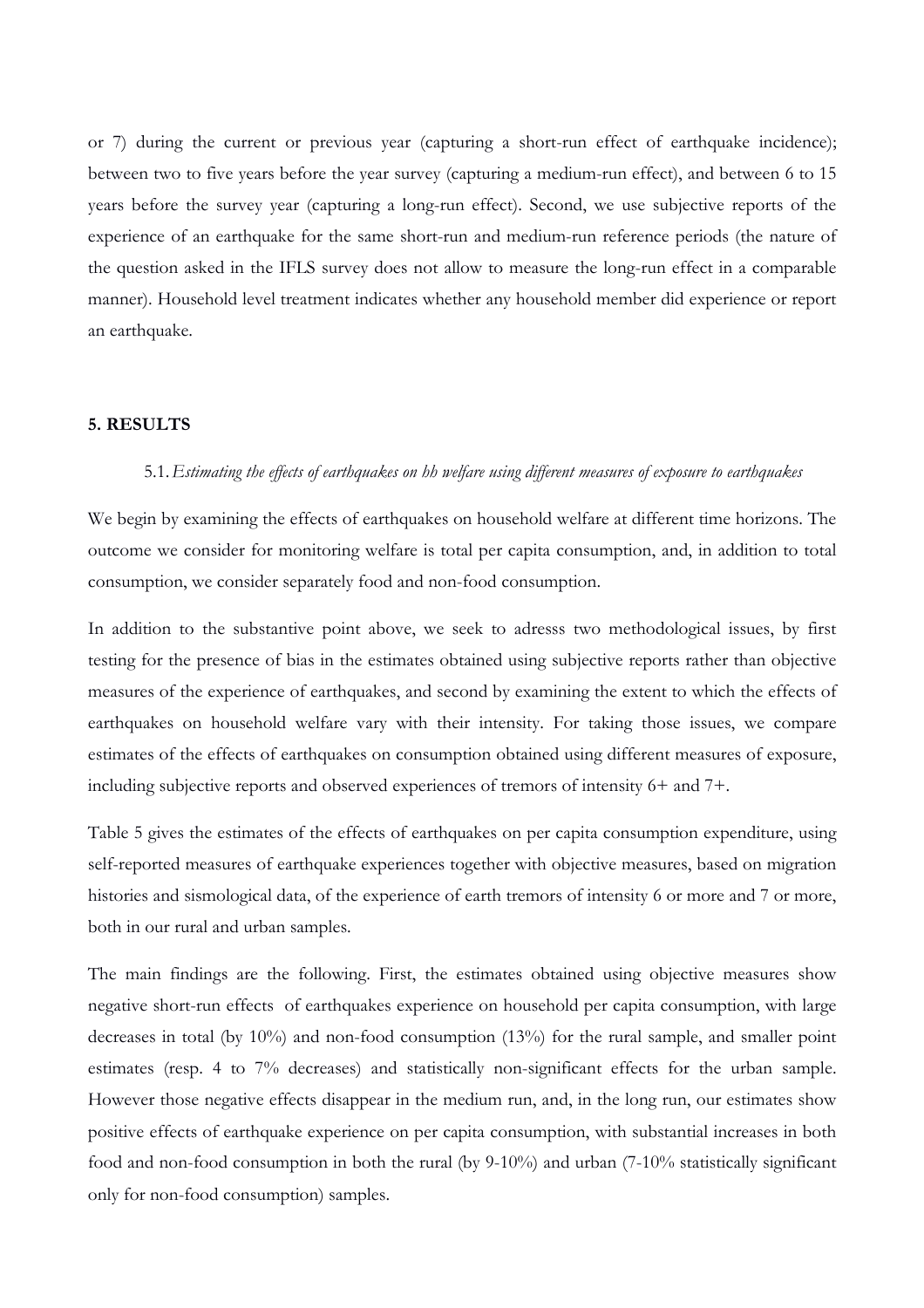Second, although the differences are not statistically significant, point estimates suggest that higher intensity earthquakes have larger negative effects in the short-run on consumption and also larger positive effects in the long-run.

Third, we find some inconsistencies between the estimates obtained using subjective and objective measures of earthquakes experience: differently from the ones with the objective measures, the estimates obtained with subjective measures show large positive medium-run effects. This is likely due to reporting bias, with better-off households possibly being more likely to report earthquakes.

To summarize the evidence in Table 5, households exhibit some resiliency with short-run welfare losses but recovery in medium-run and even positive long-run effects of earthquakes on their consumption. This pattern is more marked in the rural sample but the positive long run effects are apparent also in the urban sample. Methodologically, we find some consistency in the estimates obtained using earthquake measures with different intensities but not when using subjective measures; we take this as evidence of subjective reporting bias.

#### 5.2.*Decomposing the impacts of earthquakes on household economic outcomes*

We now conduct a detailed analysis of the effects of earthquakes on household economic outcomes. We seek to learn on the mechanisms through which households are impacted, and those by which they are able to recover. Of particular interest are: a) the extent of immediate losses associated with the destruction of housing/building and movable non-business and business assets; b) coping strategies in particular reliance on self-insurance, notably by the mobilization of financial assets or sales of some assets (including land), or receipt of social assistance, and whether those behaviors allow households to reconstitute some of their losses, notably their stock of productive businesses assets; and c) disruption and recovery of the local economy, due notably to aid flows, and their effects on labor earnings.

We are particularly interested in the dynamics of business assets and labor incomes to examine whether demand-side effects of the recovery of local economy, in addition to household coping behaviors (e.g. self-insurance) and social assistance, can explain the positive long-run effects on consumption that we observed in the previous subsection.

For this purpose we use exclusively the objective measure of experience of an earthquake of intensity 6 or more, and estimate the effects of earthquake on the household outcomes: a) food and non-food consumption; b) non-business assets: house and land, other buildings, financial, movable (measured by dummy variables – except for movable – and log of monthly value); c) farm and non-farm business assets: house and land, other buildings, movable (dummies and log of monthly value); d) food and cash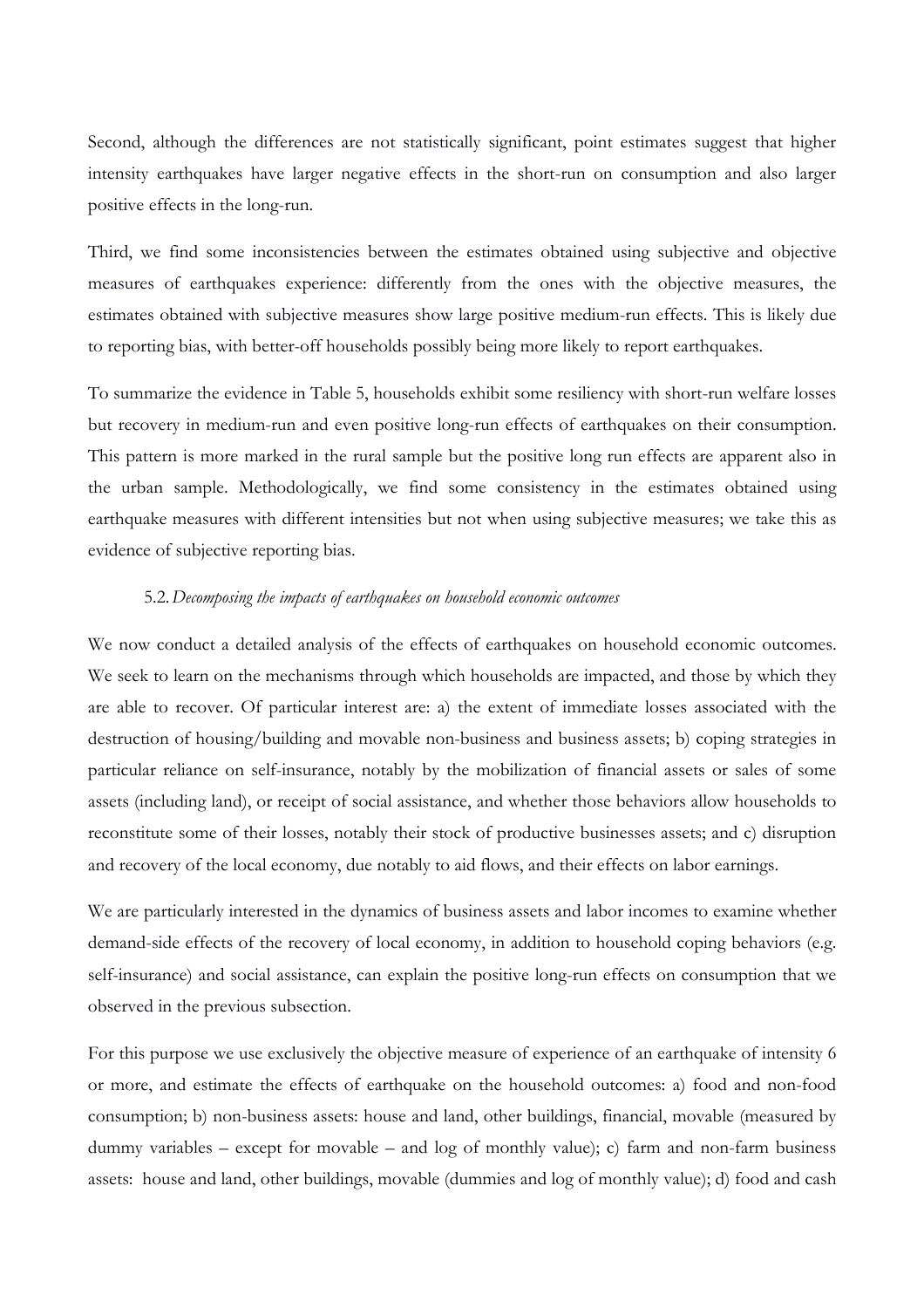transfers non-labor incomes (dummies); and e) wage and self-employment labor incomes (dummy and log of monthly value).

We begin by examining in more details the effects on welfare. Table 6 gives the estimates of the effects of earthquakes on both food and non-food per capita consumption expenditure. The negative shortrun effects are higher and more significant for non-food consumption and for the rural sample: households seem to cut mostly their non-food expenditure, i.e. the ones that can be reduced. There are positive but not statistically significant medium-run effects for the urban sample, and the positive longrun effects are consistent across two samples and for both food and non-food consumption (though not signif on food for urban): the long-run welfare gains are thus confirmed.

We now turn to business and non-business assets to investigate losses, the ability of households to reconstitute their assets, and self-insurance.

Table 7 gives the estimates of the effects of earthquakes on non-business assets (it uses outcomes in values, and Table 7bis uses indicator variables). In the short-run, we find negative effects on the ownership and value of housing and land assets and very large negative effects on the ownership and value of financial assets which suggest that households mobilize those assets for a self-insurance motive. In the medium-run, the negative effects on the value of movable assets could be associated with the reduced non-food consumption or indicate some sales of non-business assets. In the long-run, we find positive but not statistically significant point estimates for most long-run assets stocks (higher for the rural sample).

Table 8 gives the estimates of the effects of earthquakes on the value of farm-business assets (Table 8bis uses indicator variables). It shows negative short-run effects on building ownership and values (the point estimates are negative but statistically insignificant for other assets) in the rural sample, indicating substancial short-run losses in farm businesses. Now, there are positive medium-run effects on ownership and value of movable assets (positive point estimates also on land and building but not statistically significant) both in rural and urban sample, suggesting that productive assets are reconstituted in the medium-run. There are large positive but not statistically insignificant long-run effects on most farm business assets.

Table 9 gives the estimates of the effects of earthquakes on the value of non-farm business assets (Table 9bis uses indicator variables). We find some negative point estimates for the short and mediumrun effects on building and land, but most estimates are not statistically significant. We also find some negative long-run effects statistically significant for the value of buildings in urban sample. The recovery of businesses thus seems not as good in the urban sector, when compared to the rural one.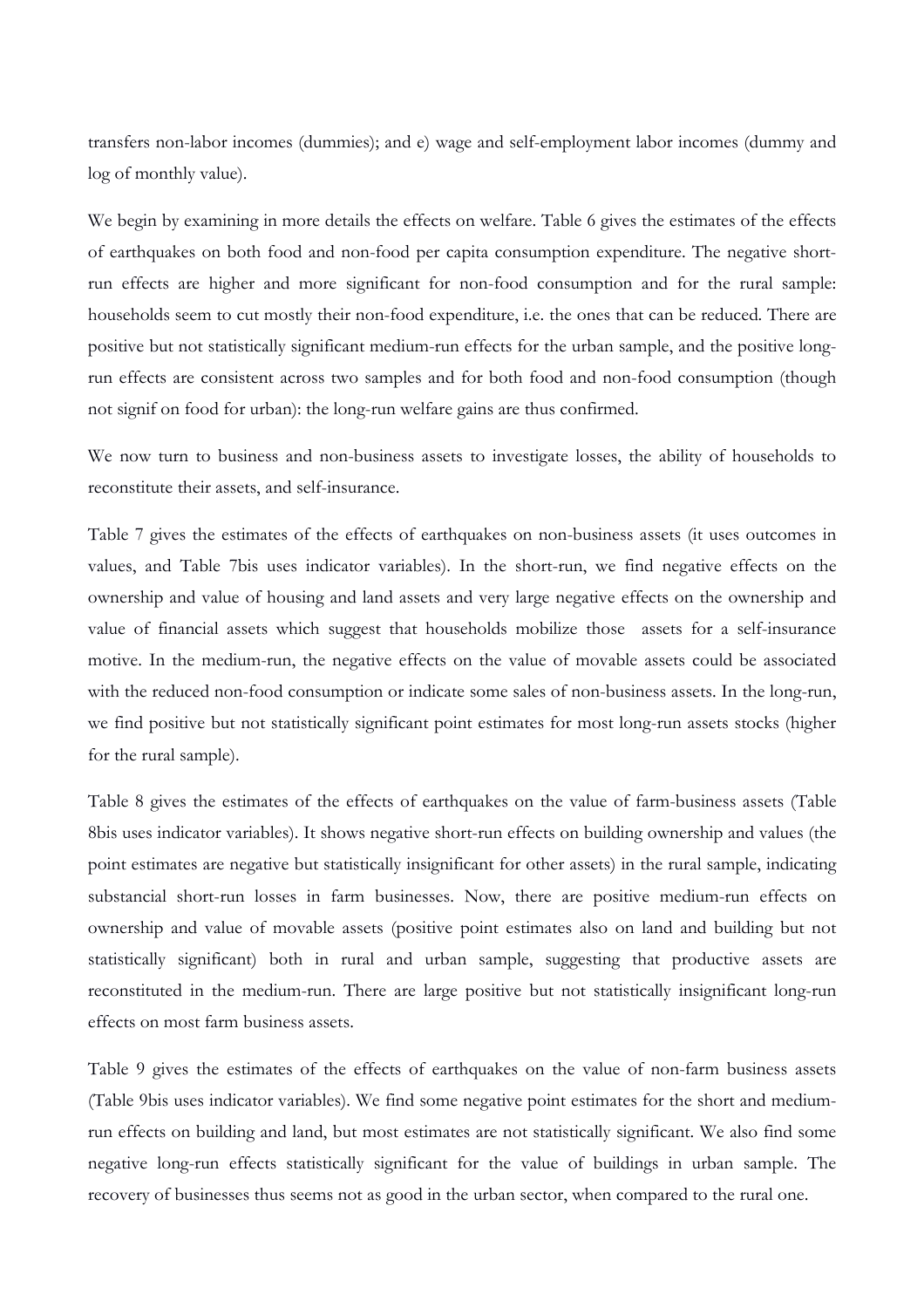Table 10 gives the estimates of the effects on the receipt of social assistance transfers. There are large positive short and medium-run effects in both rural and urban sample, mostly through subsidized food assistance: food social assistance is important in the short and medium-run. In the long-run, some negative effects on other transfers in rural sample provide another indication of the long-run welfare improvements.

Table 11 gives the estimates of the effects on the value of labor incomes (Table 11bis uses indicator variables). We find negative but insignificant point estimates for short-run effects, notably on wage income in rural sample and self-employment incomes in the urban sample. However, there are very strong positive medium-run effects on self-employment incomes, suggesting either that aid and reconstruction create business opportunities. Those demand-side benefits should complement supply ones (self-insurance and social assistance) and could explain the recovery of households' businesses. In the long-run, some positive point estimates remain, for self-employment in rural sample and both wage/self-employment income in urban one, but those are not statistically significant (possibly due to some heterogeneities in the effects of older and more recent earthquakes).

In summary, we find evidence of households coping behaviours, with decreases in the stocks of nonbusiness assets (including financial assets) in the short and medium-run, suggesting some self-insurance is at play, and subtantial social assistance transfers. We also observe that the stock of productive assets, notably in farm businesses, is reconstituted and even increased in the medium-run; this suggests that reconstruction aid allows and/or provide incentives to small business holders to reconstitute and increase their investments.

## **6. CONCLUSION**

Using high-quality large-scale longitudinal household surveys for Indonesia during the period 1993- 2007, as well as both self-reported and objective measures of earthquakes, we examine the effects of large earthquakes on household welfare in Indonesia, and investigate some mechanisms driving those.

We first seek to evaluate if the effects of earthquakes on household welfare, as measured by per capita consumption, extend beyond the immediate event into the medium and long term and if heterogeneities across different population groups, notably inhabitants of rural and urban areas, are observed. Surprisingly, our results indicate that households who experienced a large earthquake in Indonesia, after going through short-term welfare losses, were able to recover in the medium-run, and even exhibit welfare gains in the long-run. Although the short-run effects appear to be more significant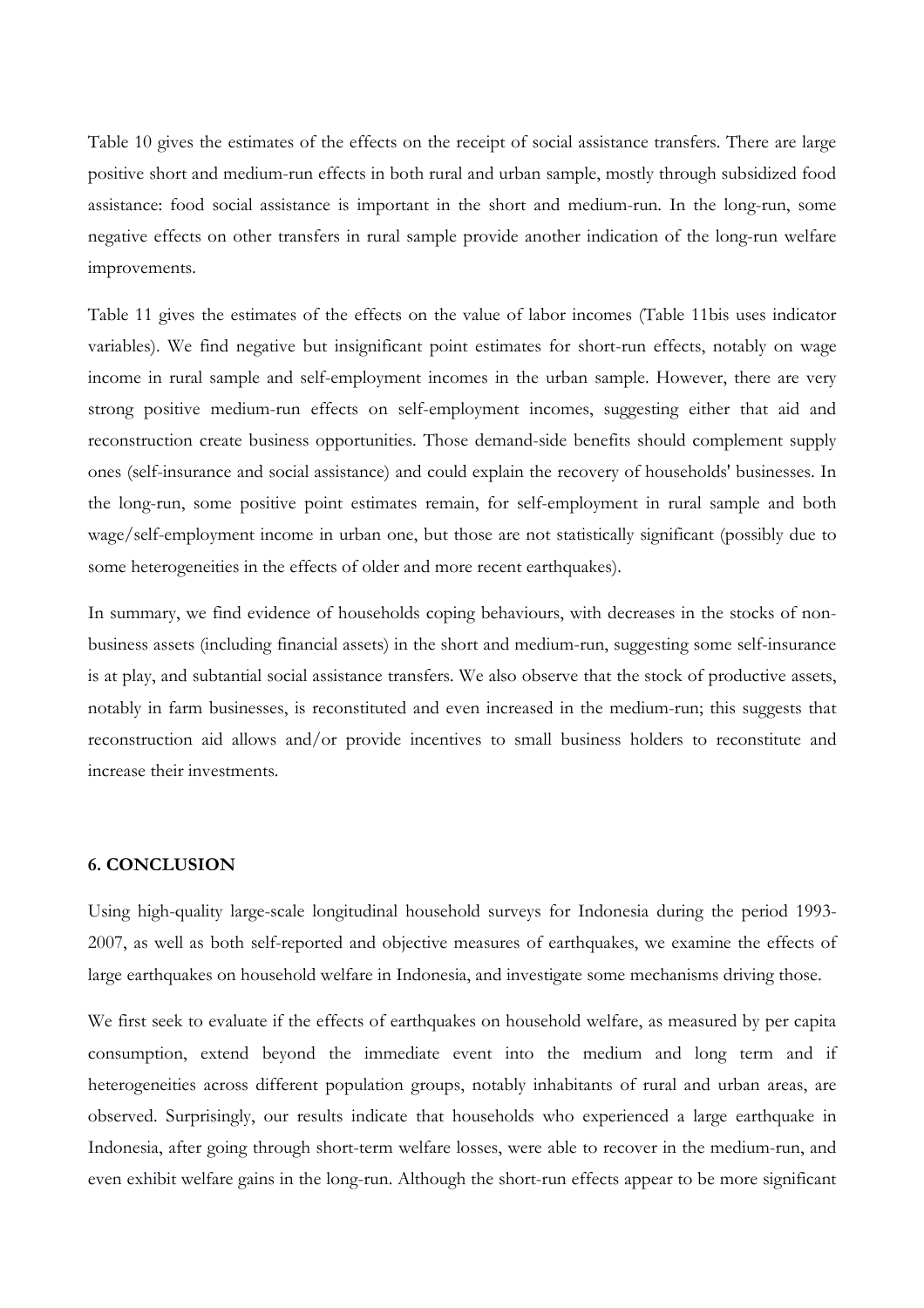in the rural sample, the long-run gains are found in both the rural and urban samples. Methodologically, we find evidence of substancial endogenous reporting bias when self-declared measures of earthquake experience instead of objective measures.

We then examine the effects of earthquakes on a range of household economic outcomes, and find evidence of short and medium-run decreases in the stocks of non-business assets, including financial assets, suggesting some self-insurance is at play, and subtancial social assistance transfers are also received, notably in the rural sample. We also observe that the stock of productive assets, notably in farm businesses, is reconstituted and even increased in the medium-run. This suggests that reconstruction aid allows and/or provide incentives to small business holders to reconstitute and increase their investments.

This work is in progress and more evidence is to be gathered to deepen the analysis of mechanisms. More evidence on the changes in infrastructures and their relations with the outcomes of small businesses and welfare gains should in particular allow testing the extent to which reconstruction induces local development and explains the long-run welfare gains we observed.

#### **7. REFERENCES**

Chen, Yuyu & Zhou, Li-An, (2007). "The long-term health and economic consequences of the 1959- 1961 famine in China," Journal of Health Economics, Elsevier, vol. 26(4), pages 659-681, July.

Engdahl, E.R., and A. Villaseñor, Global Seismicity: 1900–1999, in W.H.K. Lee, H.

Kaka, S. and G. Atkinson (2004). Relationships between instrumental intensity and ground motion parameters in eastern North America. Bull. Seism. Soc. Am., 94, in press.

Kanamori, P.C. Jennings, and C. Kisslinger (editors), International Handbook of Earthquake and Engineering Seismology, Part A, Chapter 41, pp. 665–690, Academic Press, 2002.

Paxson, C. H. (1992). Using weather variability to estimate the response of savings to transitory income in Thailand. American Economic Review, 82(1):15—34.

Mueller, Valerie, and Daniel, Osgood, 2009, Long‐Term Impacts of Droughts on Labour Markets in Developing Countries: Evidence from Brazil, Journal of Development Studies, 45‐10: 1651‐1662.

Mueller, Valerie and Agnes, Quisumbing, 2010, Short- and long-term effects of the 1998 Bangladesh flood on rural wages, IFPRI discussion papers 956, International Food Policy Research Institute.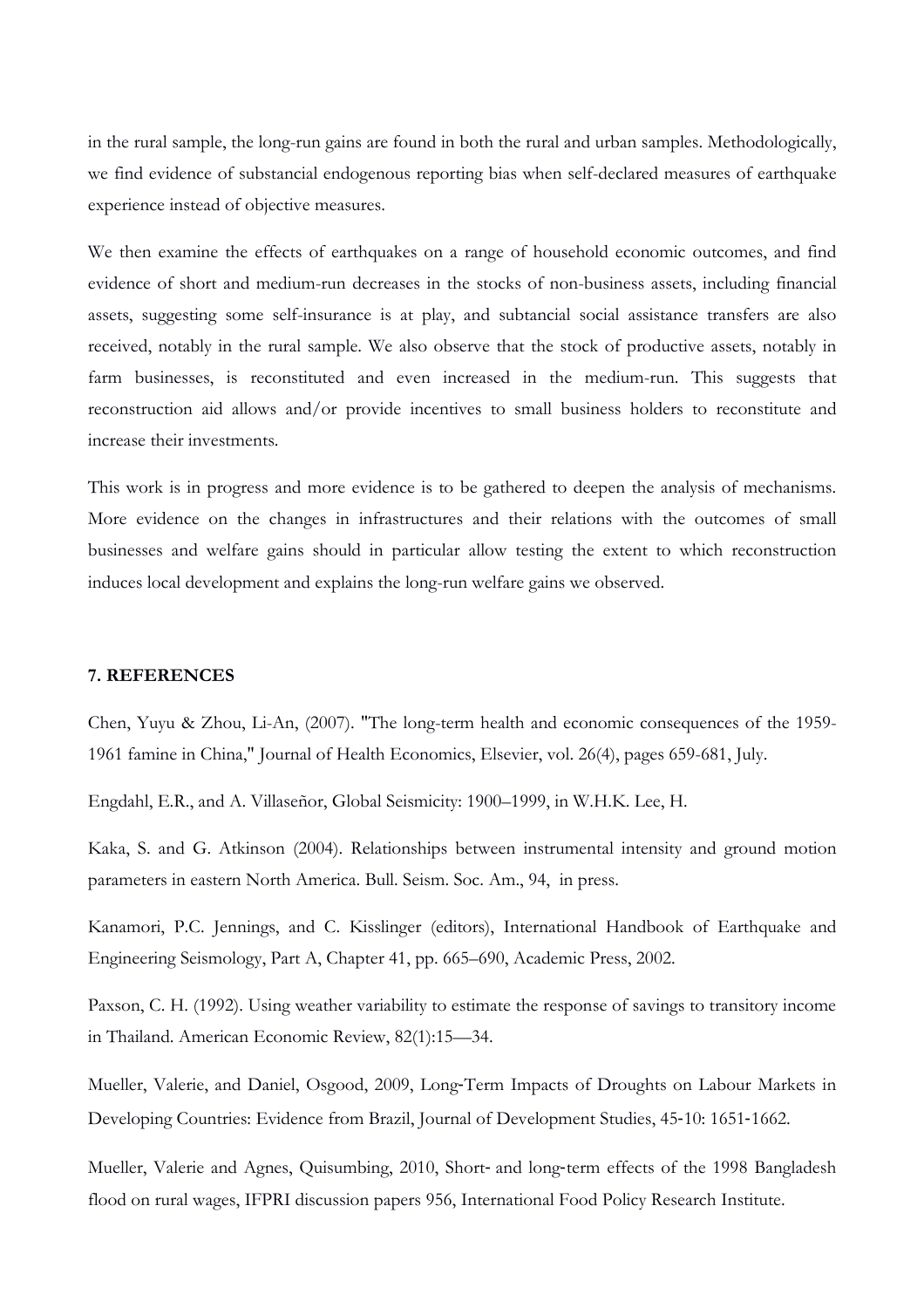Rosenzweig, M. R. and Binswanger, H. P. (1993). Wealth, weather risk and the composition and profitability of agricultural investments. The Economic Journal, 103(416):56—78.

Hanks, Thomas C., and Hiroo Kanamori, (1979, May), "A Moment Magnitude Scale", Journal of Geophysical Research, vol. 84(B5): 2348-2350.

Scordilis, E.M., (2006), "Empirical Global Relations Converting MS and mb to Moment Magnitude", Journal of Seismology, vol. 10: 225-236.

Zhao, John X. et al., (2006, June), "Attenuation Relations of Strong Ground Motion in Japan using Site Classification Based on Predominant Period", Bulletin of Seismological Society of America, vol. 96 (3): 898-913.

Wald, D., V. Quitoriano, T. Heaton, H. Kanamori, C. Scrivner and C. Worden (1999). TriNet ShakeMaps: Rapid generation of peak ground motion and intensity maps for earthquakes in southern California. Earthquake Spectra, 15, 537-555.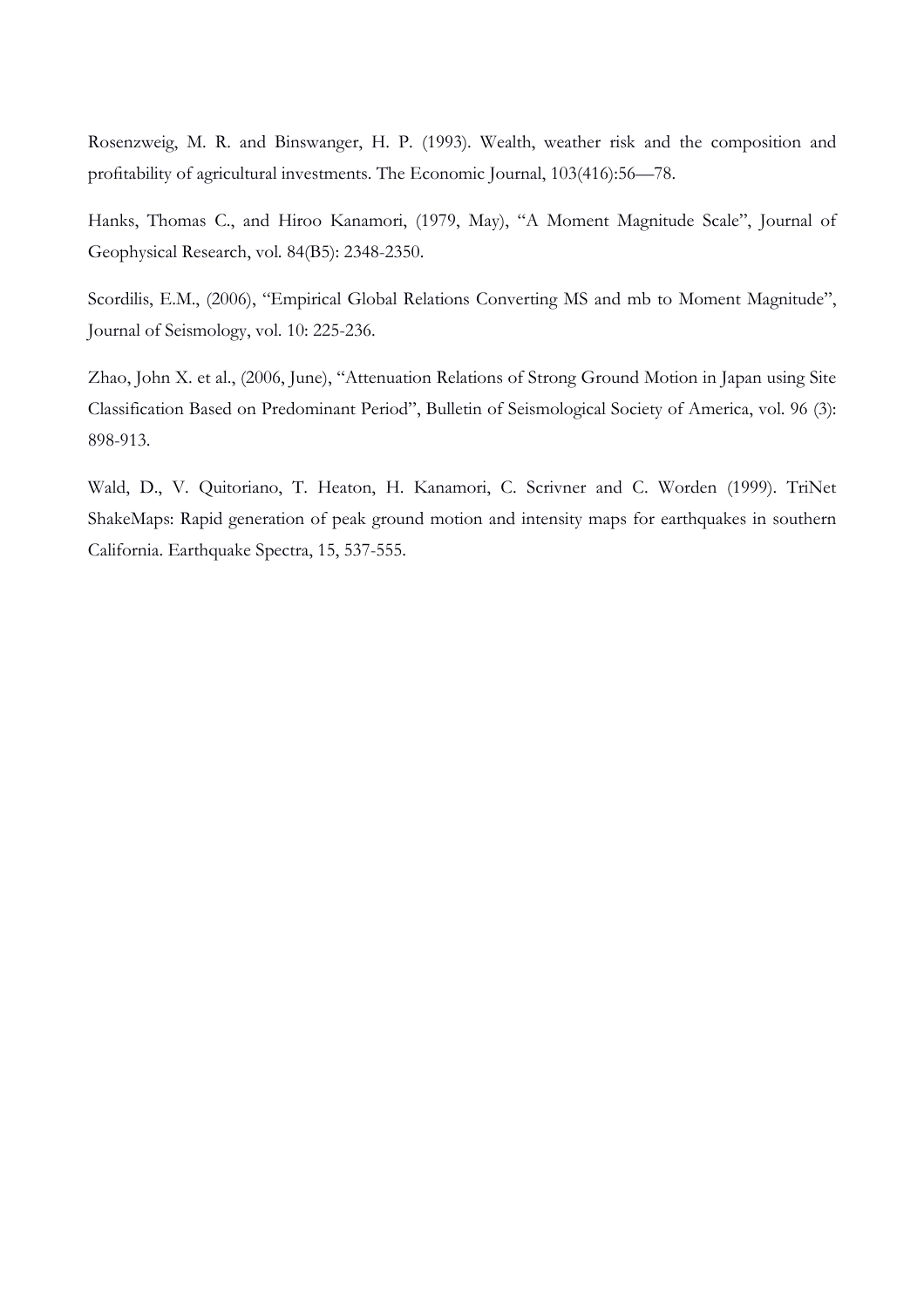| day                      | month          | Year | depth | magnitude | type                       | latitude | longitude | onshore          | type      |
|--------------------------|----------------|------|-------|-----------|----------------------------|----------|-----------|------------------|-----------|
| 24                       | $\overline{2}$ | 1985 | 53    | 5.8       | $\rm Ms$                   | $-2.083$ | 119.772   | $\mathbf{1}$     | slab      |
| $\mathbf{1}$             | 3              | 1985 | 23.5  | 6.4       | $\mathbf{M}\mathbf{s}$     | $-2.045$ | 119.632   | 1                | crustal   |
| $\overline{c}$           | $\overline{3}$ | 1985 | 45.1  | 6.7       | $\rm Ms$                   | $-1.936$ | 119.716   | $\mathbf{1}$     | slab      |
| 9                        | $10\,$         | 1985 | 156   | 6.4       | $\rm{Ms}$                  | $-6.743$ | 107.006   | $\mathbf{1}$     | slab      |
| 25                       | $\overline{4}$ | 1987 | 7.7   | 6.4       | $\rm Ms$                   | 2.409    | 98.906    | $\mathbf{1}$     | crustal   |
| 28                       | $\overline{4}$ | 1987 | 4.4   | 5.5       | $\rm{Ms}$                  | 2.069    | 99.016    | $\mathbf{1}$     | crustal   |
| $\,8\,$                  | $\overline{4}$ | 1988 | 111.2 | 5.5       | $\rm Ms$                   | $-8.858$ | 117.399   | $\mathbf{1}$     | slab      |
| $\overline{9}$           | 6              | 1992 | 73.9  | 6         | $\mathbf{M}\mathbf{s}$     | $-8.457$ | 111.021   | $\boldsymbol{0}$ | slab      |
| 15                       | $\overline{c}$ | 1994 | 19.8  | 6.9       | $\mathbf{M}\mathbf{s}$     | $-5.007$ | 104.251   | $\mathbf{1}$     | crustal   |
| 6                        | 10             | 1995 | 35.6  | 6.7       | $\rm{Ms}$                  | $-2.009$ | 101.447   | $\mathbf{1}$     | slab      |
| 17                       | 6              | 1996 | 590.9 | 7.9       | $\rm{Ms}$                  | $-7.146$ | 122.512   | $\theta$         | slab      |
| $\overline{\mathcal{I}}$ | 7              | 1997 | 27.9  | 5.9       | Mw                         | .999     | 97.476    | $\mathbf{1}$     | slab      |
| $28\,$                   | 9              | 1997 | 13    | 5.9       | Mw                         | $-3.782$ | 119.655   | $\mathbf{1}$     | crustal   |
| 28                       | 9              | 1998 | 146.4 | 6.6       | Mw                         | $-8.182$ | 112.337   | 1                | slab      |
| 14                       | 8              | 1999 | 98.1  | 6.4       | Mw                         | $-5.913$ | 104.622   | $\mathbf{1}$     | slab      |
| 11                       | 11             | 1999 | 213.4 | 6         | $\rm{Ms}$                  | 1.244    | 100.22    | $\mathbf{1}$     | slab      |
| 25                       | 5              | 2001 | 140   | 6.3       | Mw                         | $-7.85$  | 110.04    | $\mathbf{1}$     | slab      |
| $\mathbf{1}$             | $\mathbf{1}$   | 2004 | 43.5  | 5.8       | Mw                         | $-8.4$   | 115.71    | $\mathbf{1}$     | slab      |
| 30 <sup>°</sup>          | 6              | 2004 | 91    | 6.2       | Mw                         | .68      | 124.69    | $\boldsymbol{0}$ | slab      |
| 23                       | $\mathbf{1}$   | 2005 | 44.1  | 6.2       | $\mathop{\rm Mw}\nolimits$ | $-1.28$  | 119.84    | $\mathbf{1}$     | slab      |
| 28                       | 3              | 2005 | 33.7  | 8.6       | Mw                         | 2.05     | 97.06     | $\boldsymbol{0}$ | interface |
| 26                       | 5              | 2006 | 19.7  | 6.3       | Mw                         | $-7.96$  | 110.34    | 1                | crustal   |
| $\mathbf{1}$             | 12             | 2006 | 204   | 6.3       | Mw                         | 3.39     | 99.09     | $\mathbf{1}$     | slab      |
| 6                        | $\overline{3}$ | 2007 | 24.1  | 6.3       | Mw                         | $-.5$    | 100.52    | 1                | crustal   |
| $\,8\,$                  | 8              | 2007 | 290   | $7.5\,$   | Mw                         | $-5.91$  | 107.67    | $\overline{0}$   | slab      |

**Table 1: list of earthquakes causing local earth tremors of intensity 7+ felt by the IFLS sample**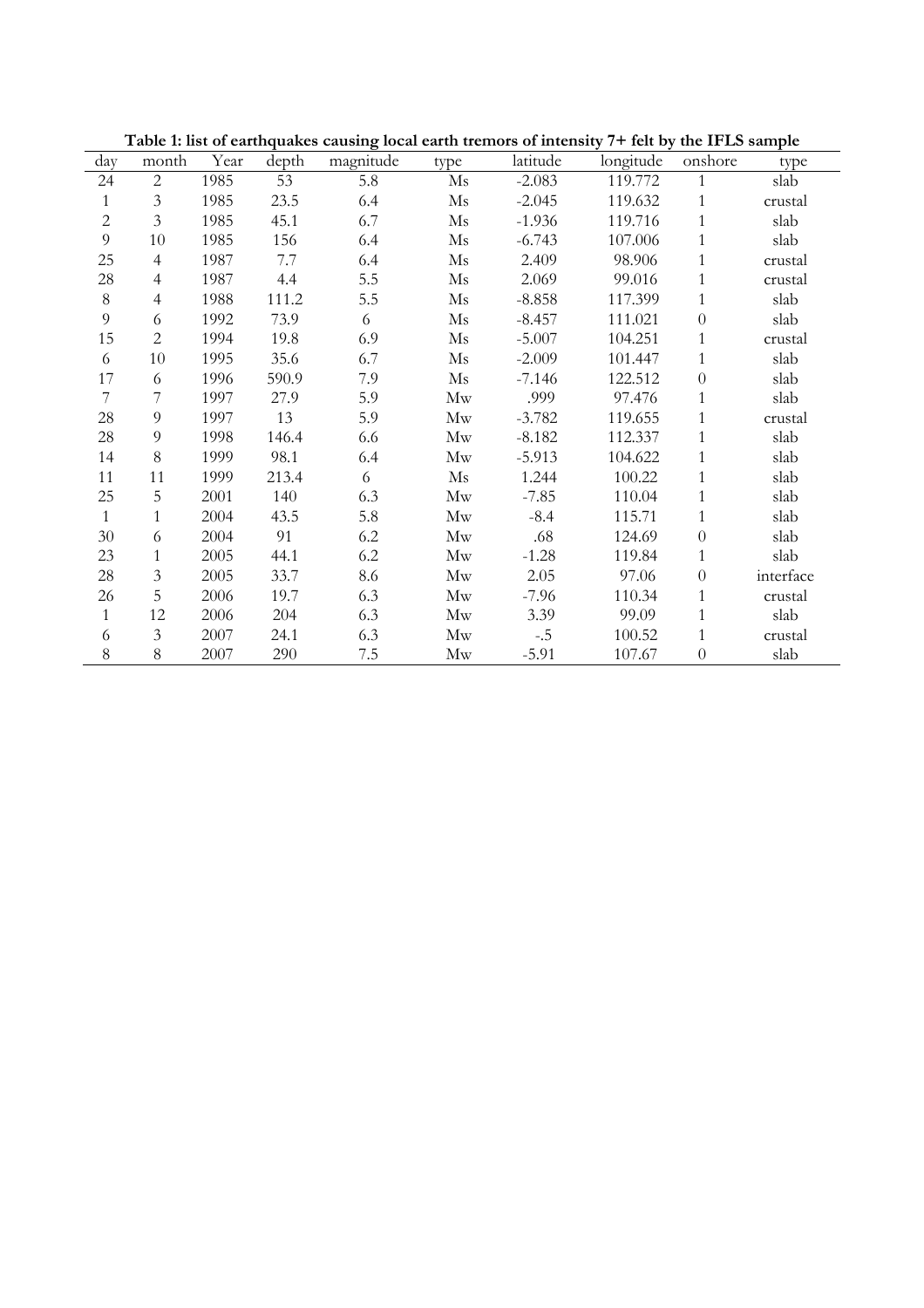| year | $I5$           | I6             | I7               | ${\bf I8}$     | I <sub>9</sub>   | <b>I10</b>       |
|------|----------------|----------------|------------------|----------------|------------------|------------------|
|      |                |                |                  |                |                  |                  |
| 1985 | 4359           | 1178           | 6321             | 939            | 70               | 170              |
| 1986 | $\sqrt{2}$     | $\overline{0}$ | $\theta$         | $\theta$       | $\overline{0}$   | $\boldsymbol{0}$ |
| 1987 | 2097           | 176            | 8                | $\theta$       | $\boldsymbol{0}$ | $\boldsymbol{0}$ |
| 1988 | 910            | 901            | 207              | $\overline{4}$ | $\overline{0}$   | $\boldsymbol{0}$ |
| 1989 | $\overline{c}$ | $\overline{0}$ | $\theta$         | $\Omega$       | $\overline{0}$   | $\boldsymbol{0}$ |
| 1990 | 359            | $\overline{0}$ | $\overline{0}$   | $\theta$       | $\overline{0}$   | $\boldsymbol{0}$ |
| 1991 | 2122           | 1017           | $\overline{0}$   | $\theta$       | $\overline{0}$   | $\boldsymbol{0}$ |
| 1992 | 4319           | 939            | 3                | $\theta$       | $\overline{0}$   | $\boldsymbol{0}$ |
| 1993 | 916            | $\overline{0}$ | $\overline{0}$   | $\theta$       | $\overline{0}$   | $\boldsymbol{0}$ |
| 1994 | 3660           | 215            | $\overline{0}$   | $\theta$       | $\overline{0}$   | $\overline{0}$   |
| 1995 | 5650           | 198            | $\overline{0}$   | 329            | $\overline{0}$   | $\overline{0}$   |
| 1996 | 3442           | 1298           | 239              | $\overline{0}$ | $\theta$         | $\overline{0}$   |
| 1997 | 1374           | 320            | 189              | 9              | $\overline{0}$   | $\boldsymbol{0}$ |
| 1998 | 6959           | 3573           | 683              | 1498           | 330              | $\boldsymbol{0}$ |
| 1999 | 3867           | 582            | 165              | 9              | $\boldsymbol{0}$ | $\boldsymbol{0}$ |
| 2000 | 2035           | 5              | $\overline{0}$   | $\theta$       | $\overline{0}$   | $\boldsymbol{0}$ |
| 2001 | 6586           | 3370           | 1329             | 612            | 180              | $\overline{4}$   |
| 2002 | 1576           | $\overline{c}$ | $\overline{0}$   | $\overline{0}$ | $\overline{0}$   | $\overline{0}$   |
| 2003 | 3196           | 8              | $\boldsymbol{0}$ | $\overline{0}$ | $\boldsymbol{0}$ | $\boldsymbol{0}$ |
| 2004 | 3324           | 1628           | 150              | 473            | $\overline{0}$   | $\overline{0}$   |
| 2005 | 2994           | 594            | $30\,$           | $\overline{0}$ | $\overline{0}$   | $\boldsymbol{0}$ |
| 2006 | 3054           | 1547           | 2742             | 617            | 179              | 81               |
| 2007 | 5809           | 3523           | 3240             | 5613           | 108              | $\boldsymbol{0}$ |

**Table 2: Numbers of individuals in the sample affected by earth tremors, by year and ground shaking intensity**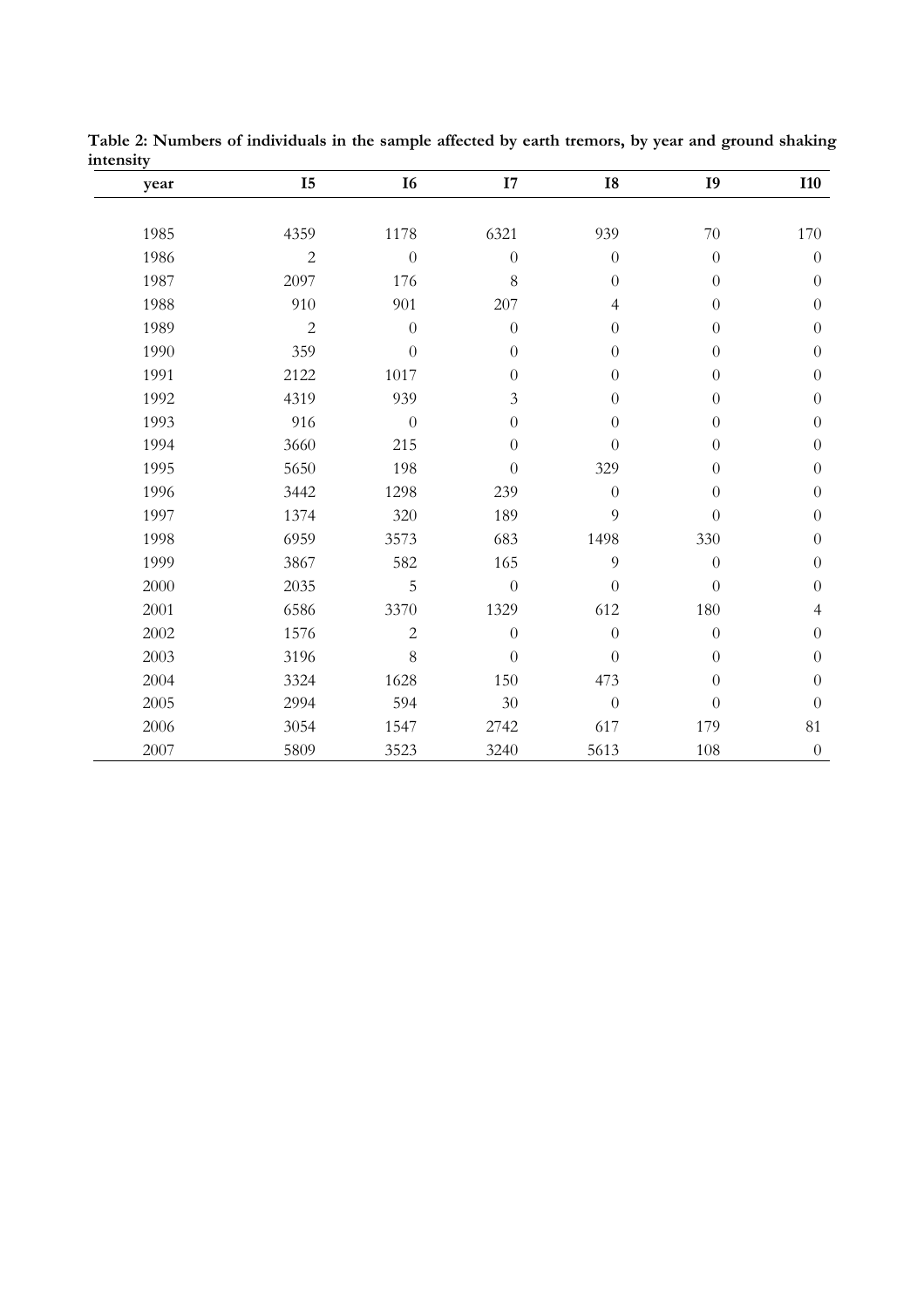|                                |         | . <u>.</u> | ັນ ມ    |         |
|--------------------------------|---------|------------|---------|---------|
| % reporting a natural disaster | 1993    | 1997       | 2000    | 2007    |
| at year                        | (IFLS1) | (IFLS2)    | (IFLS3) | (IFLS4) |
|                                | 39.48   | 38.91      | 27.75   | 23.28   |
| $t-1$                          | 22.00   | 16.24      | 24.75   | 64.06   |
| $t-2$                          | 17.36   | 12.37      | 21.17   | 10.85   |
| $t-3$                          | 10.82   | 9.66       | 20.74   | 0.85    |
| $t-4$                          | 8.20    | 16.75      | 3.72    | 0.53    |
| t-5                            | 1.55    | 6.06       | 1.86    | 0.43    |

**Table 3: Self-reported earthquake incidence, by IFLS survey year**

Note: For the three first IFLS surveys, proportions concern the incidence and timing of household and/or business loss due to earthquake, fire or other natural disaster. For year 2007, we are able to provide disaggregated proportions only for earthquakes.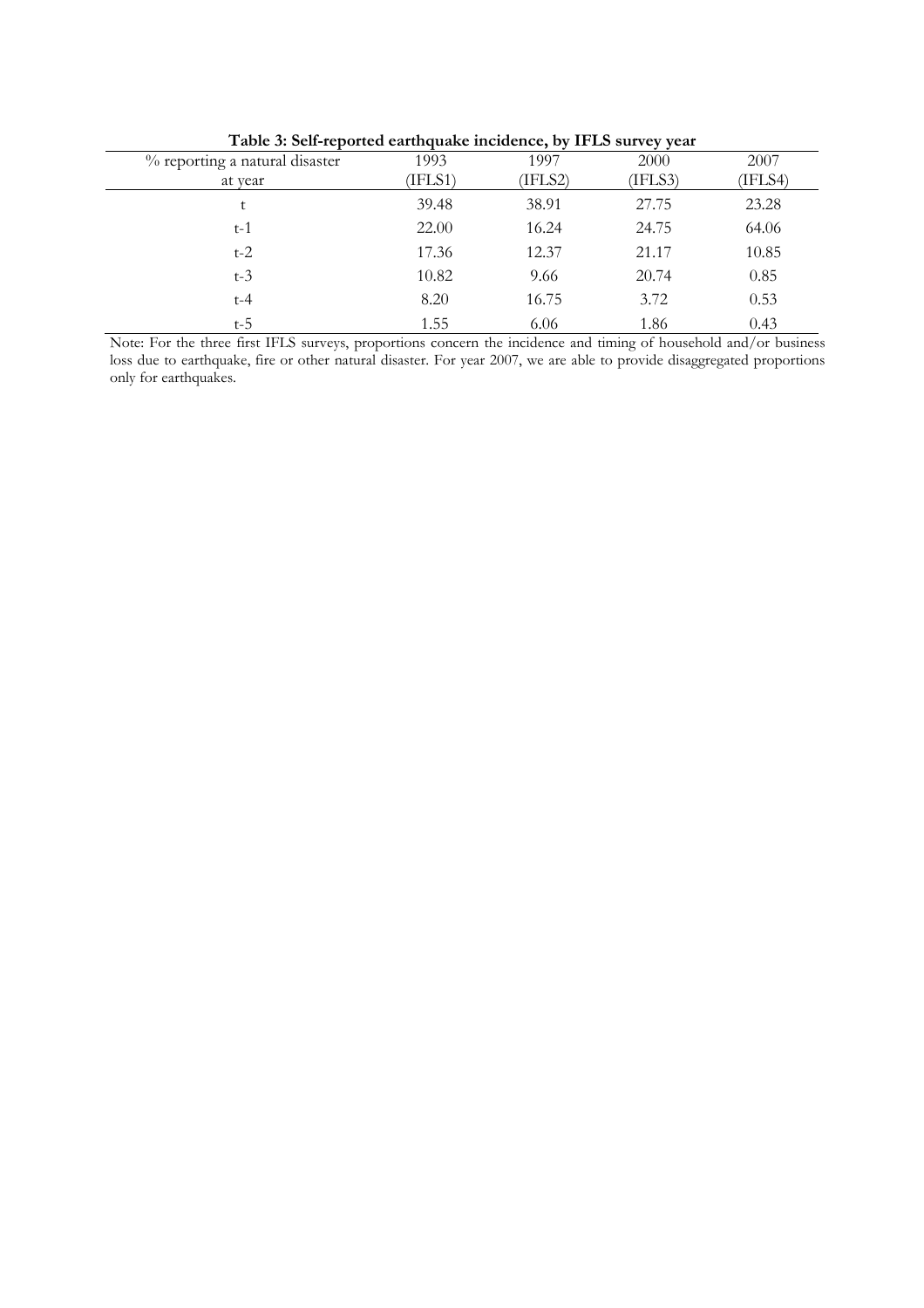| $\sim \sim \sim \sim$<br><b>Intensity levels:</b>                                               | Less than<br>level 5 |         | Level 5 |         | Level 6 | Level 7<br>or more |
|-------------------------------------------------------------------------------------------------|----------------------|---------|---------|---------|---------|--------------------|
| Individuals living in urban areas:                                                              |                      |         |         |         |         |                    |
| % objectively touched                                                                           | 70.61                |         | 11.70   | 5.12    |         | 12.57              |
| % reporting an earthquake                                                                       | 0.024                |         | 0.242   | 0.417   |         | 0.590              |
| % reporting severe damages (death / injury / financial<br>loss / relocation) from an earthquake | 0.001                |         | 0.031   | 0.192   |         | 0.356              |
| % reporting deaths                                                                              |                      | $0,0\%$ |         | $0,0\%$ | $0,0\%$ | $1,1\%$            |
| % reporting injuries                                                                            |                      | $0,0\%$ |         | $0,0\%$ | 0,5%    | 3,2%               |
| % reporting displacements                                                                       |                      | 0,1%    |         | 2,0%    | 14,2%   | 31,3%              |
| % reporting displacements of more than 6 months                                                 |                      | $0,0\%$ |         | $0,0\%$ | $2,1\%$ | 6,3%               |
| % reporting house damaged                                                                       |                      | $0,1\%$ |         | $0,0\%$ | 12,2%   | 20,7%              |
| % reporting house heavily damaged                                                               |                      | 0,1%    |         | $0,0\%$ | 2,2%    | 4,8%               |
| % reporting loss of business assets                                                             |                      | $0,0\%$ |         | $0,1\%$ | 3,4%    | 8,4%               |
| % reporting loss of non business assets                                                         |                      | 0,1%    |         | 1,7%    | 15,8%   | 31,9%              |
| Individuals living in rural areas:                                                              |                      |         |         |         |         |                    |
| % objectively touched                                                                           | 63.61                |         | 19.21   | 8.91    |         | 8.28               |
| % reporting an earthquake                                                                       | 0.038                |         | 0.256   | 0.388   |         | 0.428              |
| % reporting severe damages (death / injury / financial<br>loss / relocation) from an earthquake | 0.002                |         | 0.043   | 0.080   |         | 0.148              |
| % reporting deaths                                                                              |                      | $0,0\%$ |         | $0,0\%$ | 0,3%    | 0,6%               |
| % reporting injuries                                                                            |                      | $0,0\%$ |         | 0,2%    | 0,5%    | 1,3%               |
| % reporting displacements                                                                       |                      | $0,0\%$ |         | 1,8%    | 4,8%    | 11,5%              |
| % reporting displacements of more than 6 months                                                 |                      | $0,0\%$ |         | 0,3%    | 0,8%    | 3,3%               |
| % reporting house damaged                                                                       |                      | $0,0\%$ |         | 2,0%    | 4,2%    | 8,8%               |
| % reporting house heavily damaged                                                               |                      | $0,0\%$ |         | 0,5%    | $3,0\%$ | 2,4%               |
| % reporting loss of business assets                                                             |                      | $0,0\%$ |         | 0,2%    | 1,7%    | 2,5%               |
| % reporting loss of non business assets                                                         |                      | 0,1%    |         | 3,6%    | 5,8%    | 12,4%              |

# **Table 4. Intensity levels (I) experienced and reports of earthquakes and losses**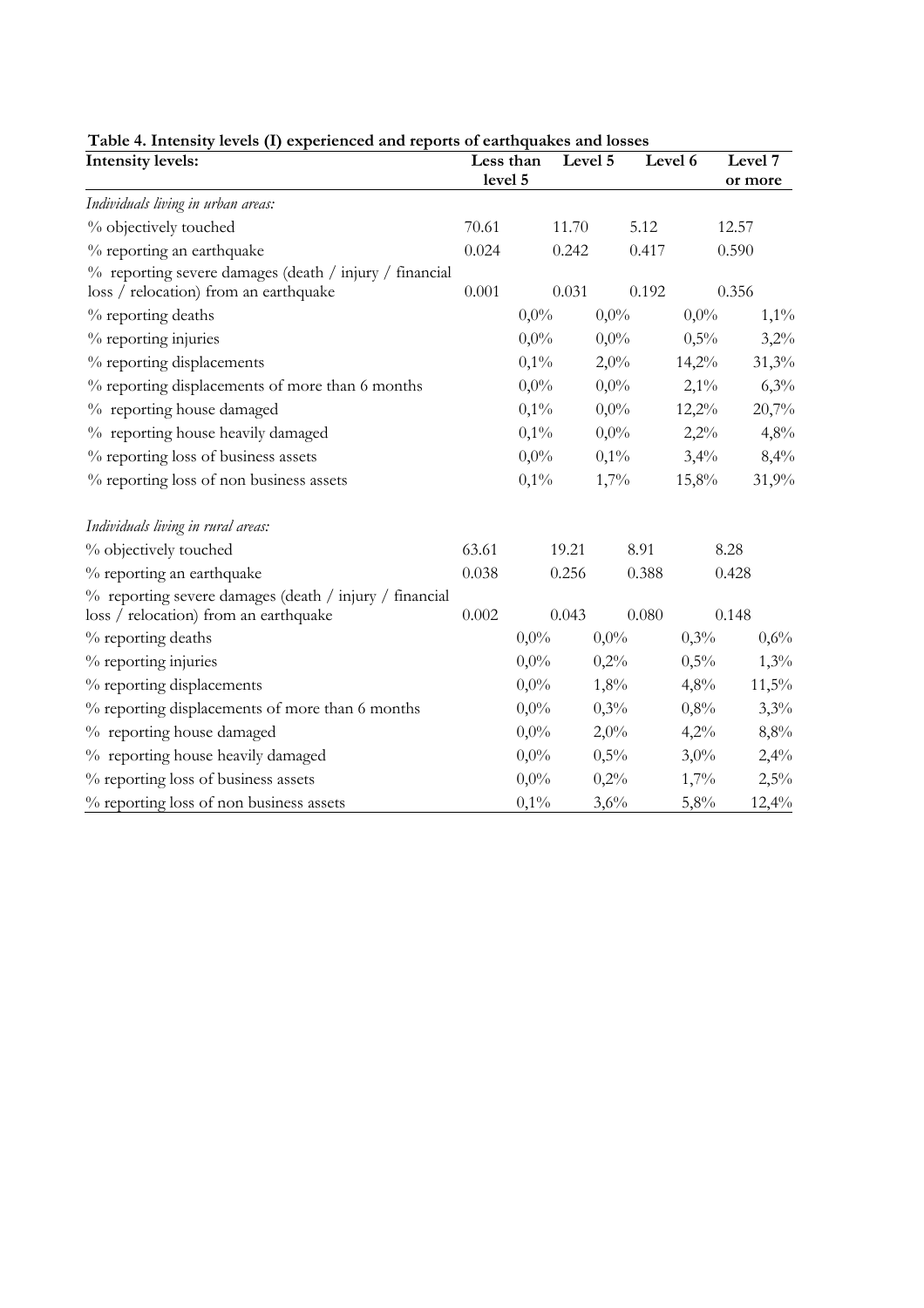|                                              |                 | <b>RURAL SAMPLE</b> |            |                 | <b>URBAN SAMPLE</b> |           |
|----------------------------------------------|-----------------|---------------------|------------|-----------------|---------------------|-----------|
|                                              | Level 6 or more | Level 7 or more     |            | Level 6 or more | Level 7 or more     |           |
| Earthquake experienced in years t to t-1     | $-0.0980**$     | $-0.0966**$         |            | $-0.0401$       | $-0.0565*$          |           |
|                                              | (0.045)         | (0.047)             |            | (0.052)         | (0.027)             |           |
| Earthquake experienced in years t-2 to t-5   | $-0.0139$       | $-0.0069$           |            | 0.0537          | $0.0530*$           |           |
|                                              | (0.038)         | (0.043)             |            | (0.044)         | (0.027)             |           |
| Earthquake experienced in years t-6 to t-15  | $0.0984***$     | $0.1170**$          |            | $0.0888**$      | $0.0660**$          |           |
|                                              | (0.037)         | (0.043)             |            | (0.039)         | (0.023)             |           |
| Self-reported earthquake in years t to t-1   |                 |                     | $-0.0468$  |                 |                     | 0.0616    |
|                                              |                 |                     | (0.108)    |                 |                     | (0.084)   |
| Self-reported earthquake in years t-2 to t-5 |                 |                     | $0.2222**$ |                 |                     | $0.1169*$ |
|                                              |                 |                     | (0.127)    |                 |                     | (0.106)   |
| Number of Obs                                | 15837           | 15762               | 15207      | 15013           | 14750               | 14148     |
| R-squared                                    | 0.808           | 0.816               | 0.810      | 0.872           | 0.878               | 0.875     |

**Table 5: Effects of the experience of an earthquake on per capita consumption expenditures** 

Note : Standard errors (in parentheses) are robust to heteroskedasticity. All regressions include time and groupings of individuals fixed effects. Additional controls include the province of residence and several characteristics of the household head (gender, age and eductation). \*\*\* significant at  $1\%$ ; \*\* significant at  $5\%$ ; \* significant at  $10\%$ .

| Table 6: Effects on per capita household consumption: Tood and non-food. |                     |                         |                     |                         |  |  |  |  |
|--------------------------------------------------------------------------|---------------------|-------------------------|---------------------|-------------------------|--|--|--|--|
|                                                                          | <b>RURAL SAMPLE</b> |                         | <b>URBAN SAMPLE</b> |                         |  |  |  |  |
|                                                                          | Food<br>consumption | Non-food<br>consumption | Food<br>consumption | Non-food<br>consumption |  |  |  |  |
| I6+ Earthquake experienced in years t to t-1                             | $-0.0528$           | $-0.1340**$             | $-0.0570$           | $-0.0698$               |  |  |  |  |
|                                                                          | (0.046)             | (0.060)                 | (0.053)             | (0.063)                 |  |  |  |  |
| I6+ Earthquake experienced in years t-2 to t-5                           | $-0.0396$           | 0.0159                  | 0.0098              | 0.0895                  |  |  |  |  |
|                                                                          | (0.040)             | (0.050)                 | (0.045)             | (0.059)                 |  |  |  |  |
| I6+ Earthquake experienced in years t-6 to t-15                          | $0.0999**$          | $0.0904*$               | 0.0729              | $0.0914*$               |  |  |  |  |
|                                                                          | (0.039)             | (0.048)                 | (0.045)             | (0.049)                 |  |  |  |  |
| Number of Obs                                                            | 15889               | 15892                   | 15129               | 15108                   |  |  |  |  |
| R-squared                                                                | 0.774               | 0.802                   | 0.820               | 0.868                   |  |  |  |  |

# **Table 6: Effects on per capita household consumption: food and non-food.**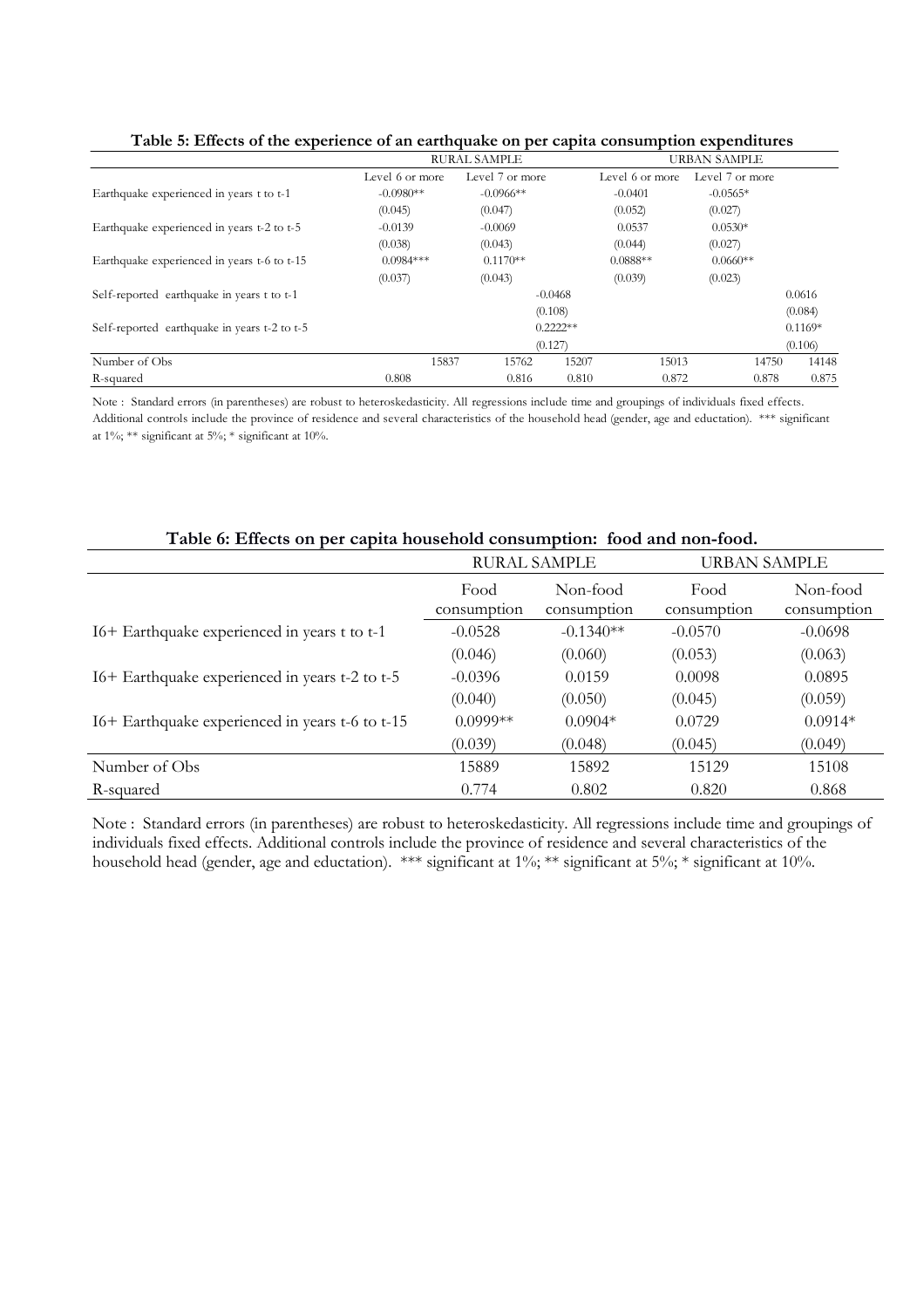|                                                 |            |                | <b>RURAL SAMPLE</b> |                              |           | <b>URBAN SAMPLE</b> |           |             |  |
|-------------------------------------------------|------------|----------------|---------------------|------------------------------|-----------|---------------------|-----------|-------------|--|
|                                                 | buse and   |                |                     |                              | House and | Other               | Movable   | Financial   |  |
|                                                 | ıd         | ther buildings |                     | ovable assets nancial assets | land      | buildings           | assets    | assets      |  |
| I6+ Earthquake experienced in years t to t-1    | $-0.9305*$ | 0.0305         | $-0.0263$           | $-0.7918*$                   | $-0.5234$ | $-0.0438$           | $-0.1965$ | $-1.1498**$ |  |
|                                                 | (0.564)    | (0.416)        | (0.183)             | (0.414)                      | (0.584)   | (0.595)             | (0.166)   | (0.574)     |  |
| I6+ Earthquake experienced in years t-2 to t-5  | 0.5567     | $-0.2007$      | $-0.4398**$         | 0.2339                       | 0.5786    | 0.2110              | $-0.1216$ | 0.8282      |  |
|                                                 | (0.477)    | (0.306)        | (0.183)             | (0.359)                      | (0.545)   | (0.535)             | (0.191)   | (0.552)     |  |
| I6+ Earthquake experienced in years t-6 to t-15 | 0.4827     | 0.3757         | 0.0733              | 0.1968                       | $-0.4159$ | 0.4002              | 0.1269    | 0.0305      |  |
|                                                 | (0.470)    | (0.349)        | (0.160)             | (0.342)                      | (0.442)   | (0.510)             | (0.153)   | (0.475)     |  |
| Number of Obs                                   | 15812      | 15928          | 15955               | 15946                        | 15061     | 15217               | 15278     | 15237       |  |
| R-squared                                       | 0.660      | 0.803          | 0.793               | 0.747                        | 0.707     | 0.825               | 0.812     | 0.757       |  |

**Table 7: Effects on the value (in logs) of non-business assets: house and land; other buildings; financial assets; movable assets.** 

| Table 7bis: Effects on the ownership of non-business assets: house and land; other buildings; financial assets; movable assets. |  |  |  |  |
|---------------------------------------------------------------------------------------------------------------------------------|--|--|--|--|
|---------------------------------------------------------------------------------------------------------------------------------|--|--|--|--|

|                                                 | <b>RURAL SAMPLE</b><br><b>URBAN SAMPLE</b> |                    |                     |                   |                    |                     |
|-------------------------------------------------|--------------------------------------------|--------------------|---------------------|-------------------|--------------------|---------------------|
|                                                 | House and<br>land                          | Other<br>buildings | Financial<br>assets | House and<br>land | Other<br>buildings | Financial<br>assets |
| I6+ Earthquake experienced in years t to t-1    | $-0.0705*$                                 | 0.0017             | $-0.0639**$         | $-0.0397$         | 0.0042             | $-0.0770*$          |
|                                                 | (0.039)                                    | (0.025)            | (0.031)             | (0.038)           | (0.035)            | (0.041)             |
| I6+ Earthquake experienced in years t-2 to t-5  | 0.0324                                     | $-0.0087$          | 0.0187              | 0.0478            | 0.0057             | 0.0647              |
|                                                 | (0.032)                                    | (0.019)            | (0.028)             | (0.036)           | (0.032)            | (0.040)             |
| I6+ Earthquake experienced in years t-6 to t-15 | 0.0303                                     | 0.0174             | 0.0109              | $-0.0170$         | 0.0123             | 0.0060              |
|                                                 | (0.033)                                    | (0.021)            | (0.026)             | (0.029)           | (0.030)            | (0.034)             |
| Number of Obs                                   | 15812                                      | 15928              | 15946               | 15061             | 15217              | 15237               |
| R-squared                                       | 0.661                                      | 0.790              | 0.721               | 0.704             | 0.813              | 0.735               |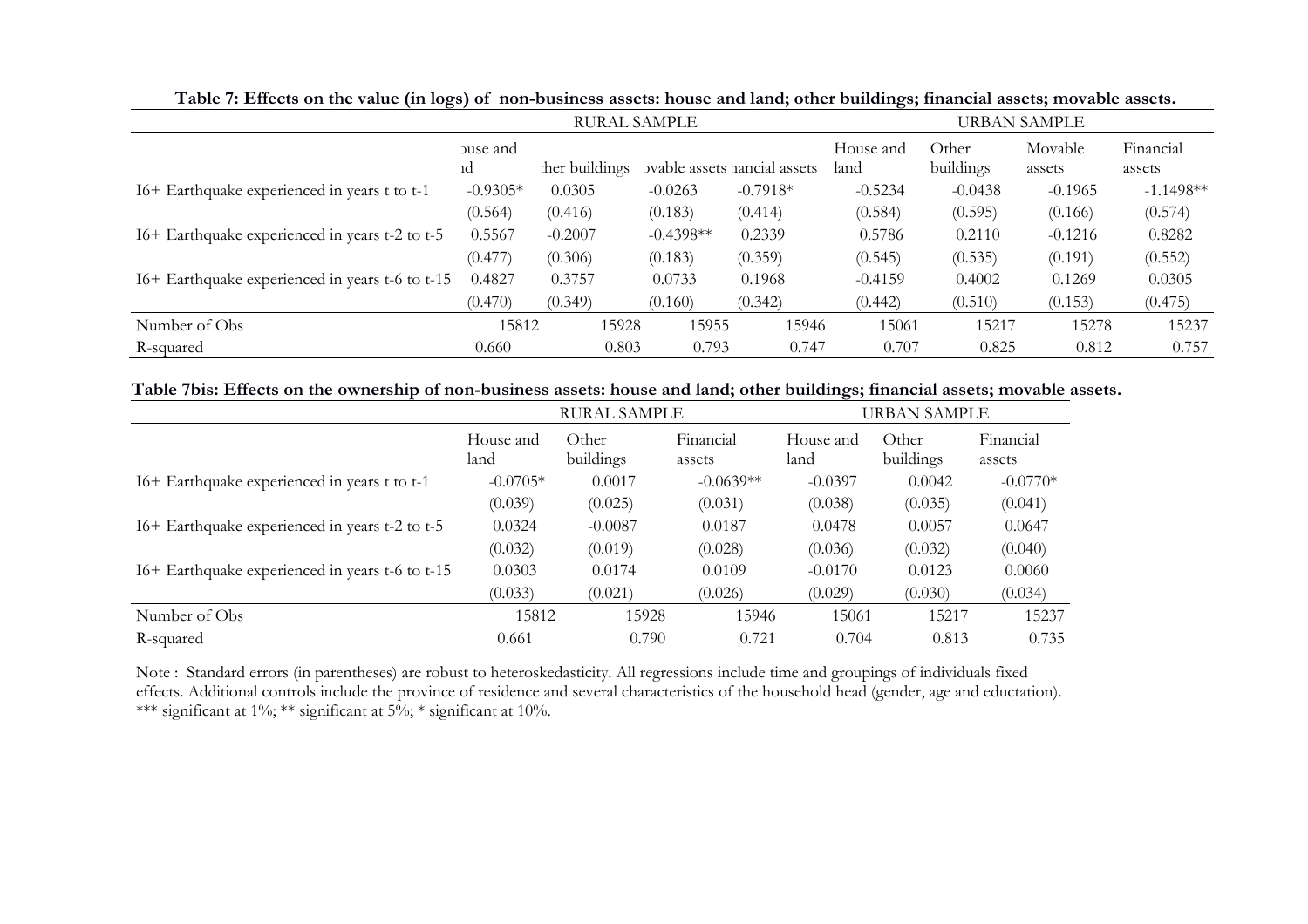|                                                 |                   | <b>RURAL SAMPLE</b> |                   |                   | <b>URBAN SAMPLE</b> |                   |
|-------------------------------------------------|-------------------|---------------------|-------------------|-------------------|---------------------|-------------------|
|                                                 | House and<br>land | Other<br>buildings  | Movable<br>assets | House and<br>land | Other<br>buildings  | Movable<br>assets |
| I6+ Earthquake experienced in years t to t-1    | $-0.1632$         | $-0.8033**$         | $-0.0642$         |                   |                     |                   |
|                                                 | (0.495)           | (0.333)             | (0.395)           |                   |                     |                   |
| I6+ Earthquake experienced in years t-2 to t-5  | 0.1782            | 0.2589              | $0.7588**$        |                   |                     |                   |
|                                                 | (0.438)           | (0.322)             | (0.370)           |                   |                     |                   |
| I6+ Earthquake experienced in years t-6 to t-15 | 0.2322            | 0.1687              | 0.3790            |                   |                     |                   |
|                                                 | (0.437)           | (0.307)             | (0.350)           |                   |                     |                   |
| Number of Obs                                   | 15885             | 15908               | 15956             |                   |                     |                   |
| R-squared                                       | 0.833             | 0.710               | 0.825             |                   |                     |                   |

**Table 8: Effects on the value (in logs) of farm-business assets: house and land; other buildings; financial assets; movable assets.** 

#### **Table 8bis: Effects on the ownership of farm-business assets: house and land; other buildings; financial assets; movable assets.**

|                                                 | <b>RURAL SAMPLE</b> |                    |                   |                   | <b>URBAN SAMPLE</b> |                   |
|-------------------------------------------------|---------------------|--------------------|-------------------|-------------------|---------------------|-------------------|
|                                                 | House and<br>land   | Other<br>buildings | Movable<br>assets | House and<br>land | Other<br>buildings  | Movable<br>assets |
| I6+ Earthquake experienced in years t to t-1    | $-0.0123$           | $-0.0628**$        | 0.0022            | 0.0107            | 0.0119              | 0.0164            |
|                                                 | (0.030)             | (0.026)            | (0.030)           | (0.023)           | (0.017)             | (0.024)           |
| I6+ Earthquake experienced in years t-2 to t-5  | 0.0149              | 0.0258             | $0.0570**$        | 0.0021            | $0.0330*$           | $0.0463*$         |
|                                                 | (0.026)             | (0.025)            | (0.027)           | (0.024)           | (0.019)             | (0.028)           |
| I6+ Earthquake experienced in years t-6 to t-15 | 0.0136              | 0.0111             | 0.0230            | 0.0067            | 0.0162              | 0.0173            |
|                                                 | (0.026)             | (0.024)            | (0.027)           | (0.017)           | (0.012)             | (0.017)           |
| Number of Obs                                   | 15885               | 15908              | 15956             | 15263             | 15267               | 15279             |
| R-squared                                       | 0.827               | 0.710              | 0.817             | 0.788             | 0.689               | 0.811             |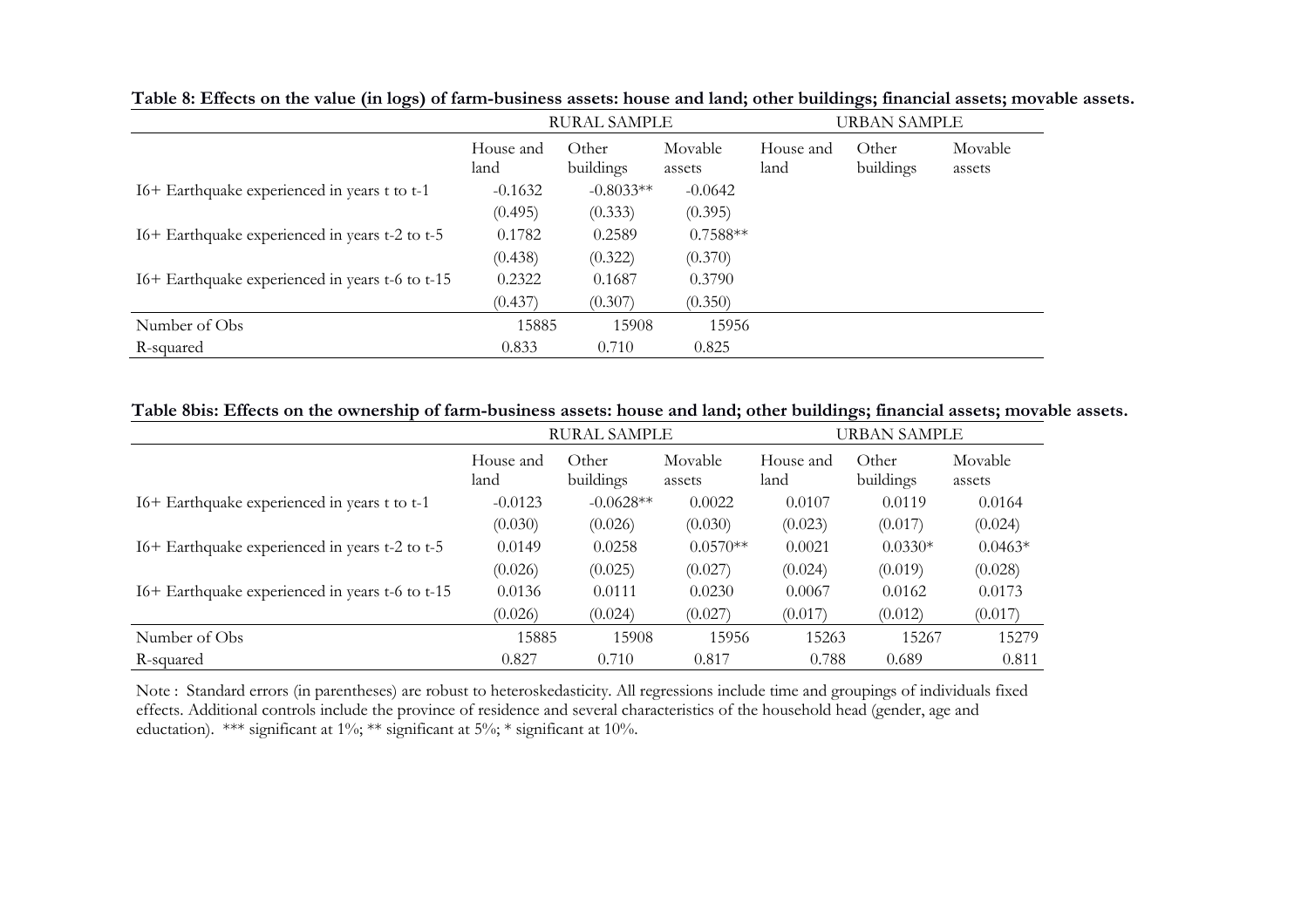|                                                 | <b>RURAL SAMPLE</b> |                    |                   |                   | URBAN SAMPLE       |                   |  |
|-------------------------------------------------|---------------------|--------------------|-------------------|-------------------|--------------------|-------------------|--|
|                                                 | House and<br>land   | Other<br>buildings | Movable<br>assets | House and<br>land | Other<br>buildings | Movable<br>assets |  |
| I6+ Earthquake experienced in years t to t-1    | $-0.0339$           | $-0.3323$          | 0.0965            | $-0.4055$         | $-0.4091$          | 0.4417            |  |
|                                                 | (0.283)             | (0.307)            | (0.466)           | (0.377)           | (0.474)            | (0.551)           |  |
| I6+ Earthquake experienced in years t-2 to t-5  | 0.1664              | $-0.0355$          | 0.2877            | 0.0327            | $-0.3340$          | 0.6480            |  |
|                                                 | (0.250)             | (0.283)            | (0.385)           | (0.384)           | (0.446)            | (0.539)           |  |
| I6+ Earthquake experienced in years t-6 to t-15 | 0.1139              | $-0.1543$          | 0.4364            | $-0.4128$         | $-0.6965*$         | $-0.0320$         |  |
|                                                 | (0.225)             | (0.260)            | (0.391)           | (0.325)           | (0.399)            | (0.460)           |  |
| Number of Obs                                   | 15927               | 15931              | 15956             | 15223             | 15200              | 15279             |  |
| R-squared                                       | 0.695               | 0.743              | 0.774             | 0.719             | 0.759              | 0.793             |  |

**Table 9: Effects on the value (in logs) of non-farm-business assets: house and land; other buildings; movable assets.** 

**Table 9bis: Effects on the ownership of non-farm business assets: house and land; other buildings; movable assets.** 

|                                                 |                   | RURAL SAMPLE       |                   | URBAN SAMPLE      |                    |                   |  |
|-------------------------------------------------|-------------------|--------------------|-------------------|-------------------|--------------------|-------------------|--|
|                                                 | House and<br>land | Other<br>buildings | Movable<br>assets | House and<br>land | Other<br>buildings | Movable<br>assets |  |
| I6+ Earthquake experienced in years t to t-1    | $-0.0018$         | $-0.0200$          | 0.0087            | $-0.0247$         | $-0.0312$          | 0.0231            |  |
|                                                 | (0.018)           | (0.020)            | (0.034)           | (0.023)           | (0.031)            | (0.039)           |  |
| I6+ Earthquake experienced in years t-2 to t-5  | 0.0097            | $-0.0005$          | 0.0202            | 0.0039            | $-0.0194$          | 0.0388            |  |
|                                                 | (0.015)           | (0.018)            | (0.027)           | (0.024)           | (0.029)            | (0.038)           |  |
| I6+ Earthquake experienced in years t-6 to t-15 | 0.0062            | $-0.0118$          | 0.0290            | $-0.0249$         | $-0.0489*$         | 0.0009            |  |
|                                                 | (0.014)           | (0.017)            | (0.029)           | (0.019)           | (0.025)            | (0.032)           |  |
| Number of Obs                                   | 15927             | 15931              | 15956             | 15223             | 15200              | 15279             |  |
| R-squared                                       | 0.697             | 0.748              | 0.763             | 0.718             | 0.757              | 0.782             |  |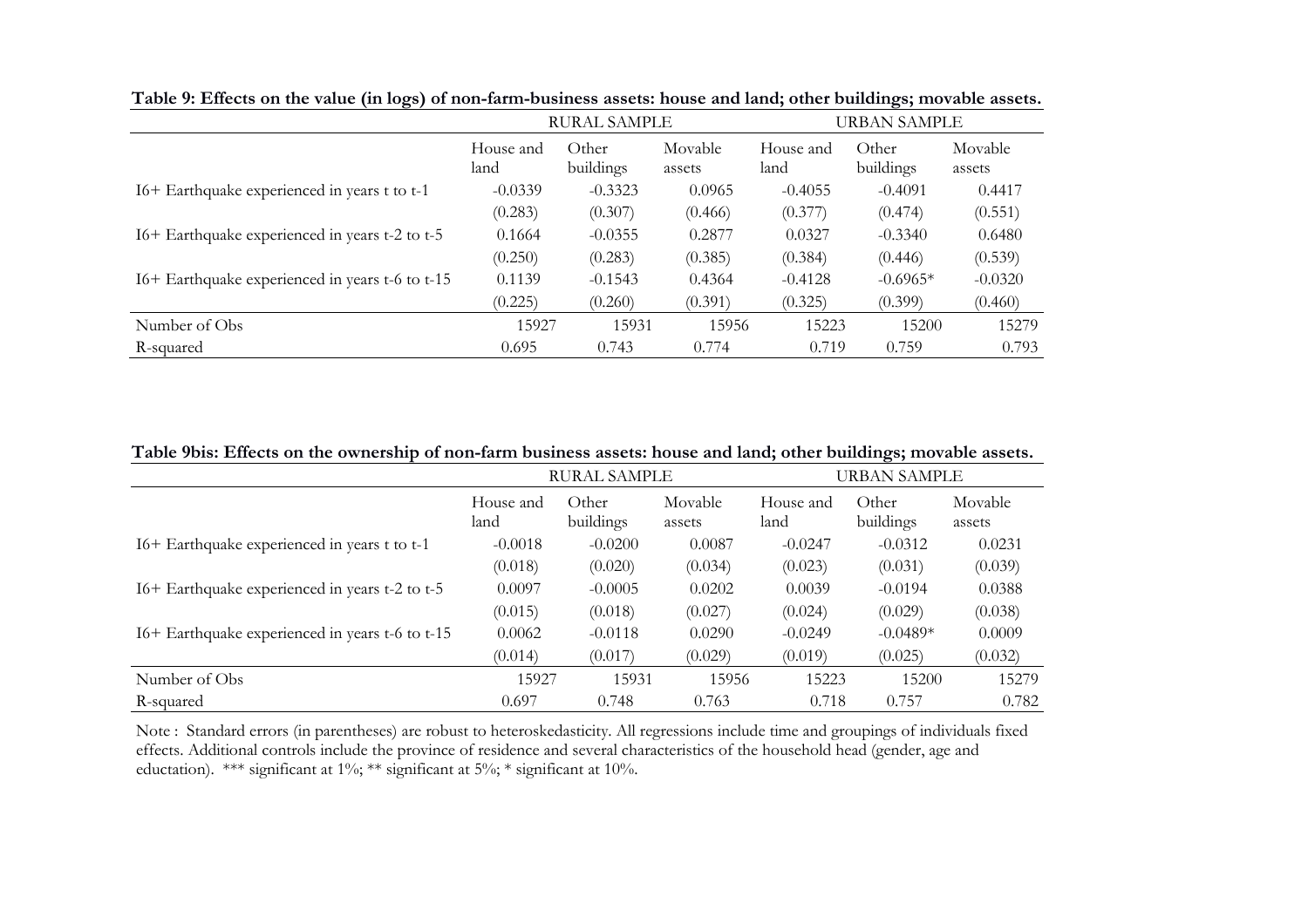# **Table 10: Effects of the receipt of social assistance transfers**

|                                                 |                           | <b>RURAL SAMPLE</b> |                                     | <b>URBAN SAMPLE</b>       |                    |                                     |  |
|-------------------------------------------------|---------------------------|---------------------|-------------------------------------|---------------------------|--------------------|-------------------------------------|--|
|                                                 | any assistance assistance | subsidized<br>food  | other<br>assistance<br>(incl. cash) | any assistance assistance | subsidized<br>food | other<br>assistance<br>(incl. cash) |  |
| I6+ Earthquake experienced in years t to t-1    | $0.0983***$               | $0.0946***$         | $-0.0174$                           | $-0.0316$                 | 0.0148             | $-0.0764*$                          |  |
|                                                 | (0.034)                   | (0.034)             | (0.021)                             | (0.064)                   | (0.063)            | (0.042)                             |  |
| I6+ Earthquake experienced in years t-2 to t-5  | $0.2283***$               | $0.2073***$         | 0.0225                              | 0.0798                    | 0.0972             | 0.0018                              |  |
|                                                 | (0.033)                   | (0.033)             | (0.020)                             | (0.084)                   | (0.080)            | (0.055)                             |  |
| I6+ Earthquake experienced in years t-6 to t-15 | $-0.0275$                 | $-0.0240$           | $-0.0368**$                         | $-0.0530$                 | $-0.0233$          | $-0.0132$                           |  |
|                                                 | (0.027)                   | (0.027)             | (0.017)                             | (0.058)                   | (0.057)            | (0.038)                             |  |
| Number of Obs                                   | 9015                      | 9015                | 9015                                | 8663                      | 8663               | 8663                                |  |
| R-squared                                       | 0.863                     | 0.860               | 0.835                               | 0.878                     | 0.872              | 0.819                               |  |